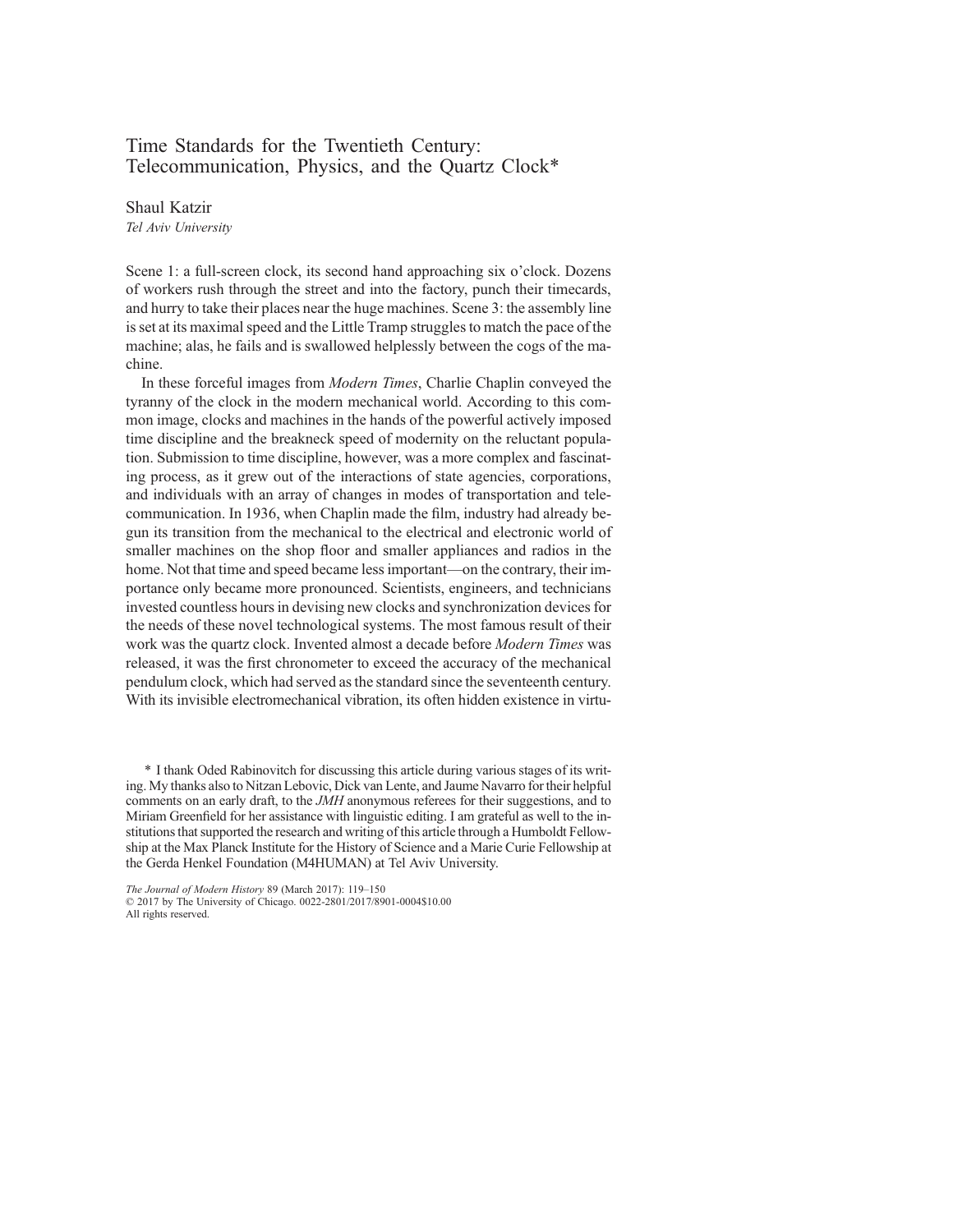ally any smart electronic gadget, and its almost inescapable presence, the quartz clock disseminated time discipline in a subtler and more comprehensive way than ever before.

As depicted by Chaplin, the mechanization of production required synchronizing the actions of workers in one location, namely, the factory. But the new technological systems such as telephony and radio that characterized the twentieth century required synchronization across vast spaces and political boundaries. Synchronization, in turn, demanded and led to both the widespread availability of accurate time signals and a stronger time consciousness throughout the population. The clock became central to an increasing number of activities, not only in the workplace but also, more significantly, in the home, for such family and leisure activities as listening to or watching broadcasts. Those involved in such activities consequently adopted the concept and discipline of time as marked by the clock. This was not a new development, but it expanded in the twentieth century to encompass a much broader population. Such an expansion could not have taken place without the ubiquity of time signals made available through watches, domestic and public clocks, and time announcements on radio and television, and without the many activities cued by time signals. Historically, it was only the technology of quartz crystal time and frequency measurement, culminating in and symbolized by the quartz clock, that enabled the unprecedented availability of exact time signals and the extensive synchronization and scheduling of daily activities. The result was a time discipline that was on the one hand more subtle, as it was established without explicit compulsion, but on the other hand more powerful, as it had a stronger hold on many more realms of life involving a far greater number of inhabitants of the modern world.

Historians have long recognized that changing concepts of time and of the lives of people vis-à-vis time are central for our understanding of the origins of the modern Western world. Depending on their expertise and understanding of the changing historical roles of the clock, they have concentrated on different epochs, places, and groups, from the origin of the mechanical clock in the European Middle Ages through its evolution in early modern Europe and into the nineteenth century.<sup>1</sup> Both late medieval monasteries and emerging towns have been cited as originating and disseminating the mechanical clock and its usage, leading to a novel conception of time. In an influential article, E. P. Thompson identified the emergence of a stricter and more comprehensive time discipline around the first half of the nineteenth century, which he attributed to British in-

<sup>1</sup> David S. Landes, Revolution in Time: Clocks and the Making of the Modern World (Cambridge, MA, 1983), and Gerhard Dohrn-van Rossum, History of the Hour: Clocks and Modern Temporal Orders (Chicago, 1996 ), suggest general histories of time measurement and clocks in society. References for studies of shorter time spans are given below.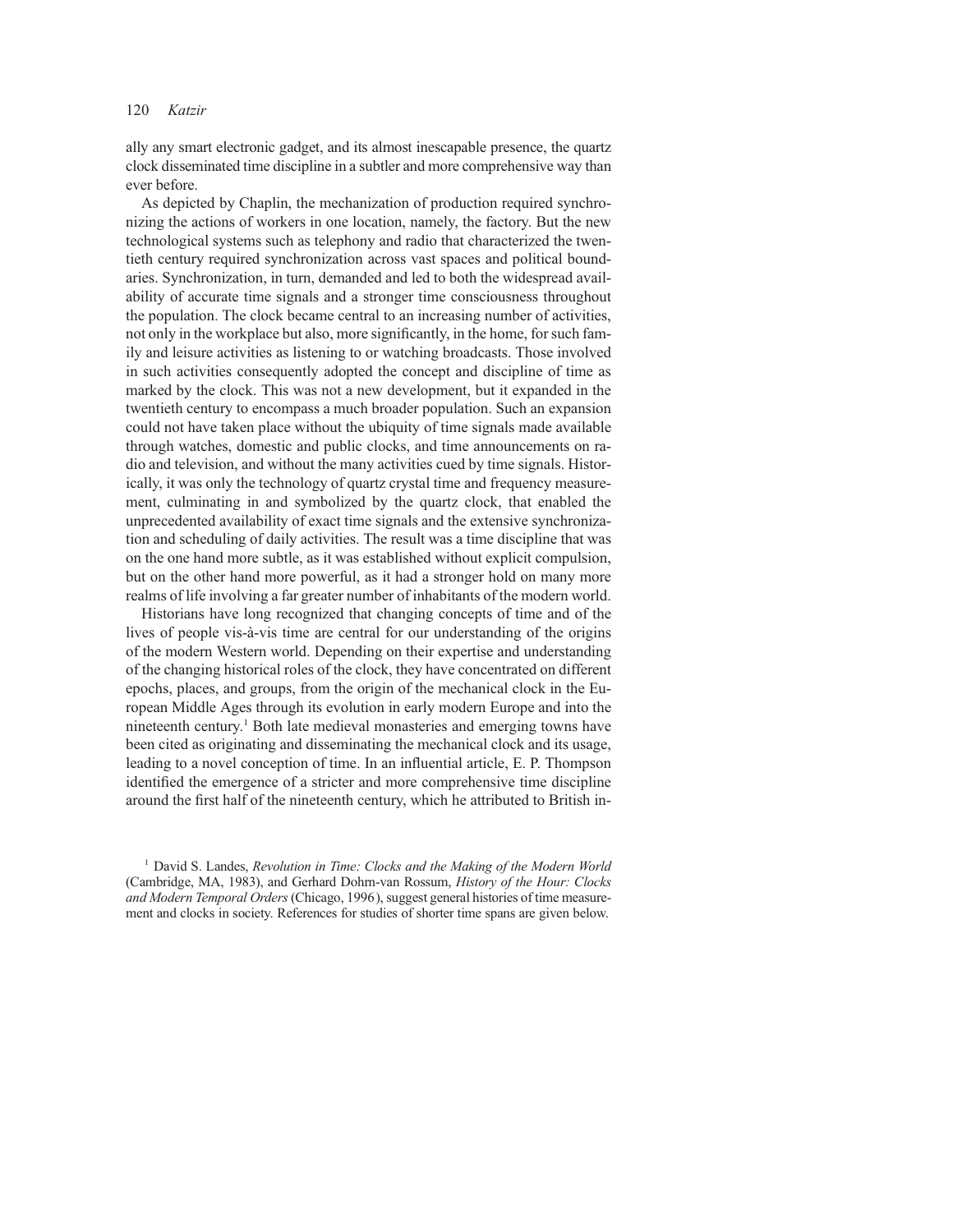dustrial capitalism and its "puritan ethos."<sup>2</sup> Other historians have pointed out the roles played by astronomers, the bourgeoisie, commerce and technology, and, in particular, transportation and communication in fostering a growing time awareness and a need for coordinated clocks at different locations.3 The next step in strengthening the power of the clock in daily life during the twentieth century, however, has not received similarly detailed attention.<sup>4</sup>

This article examines the origins and development of highly accurate quartzclock technologies and the social, technological, and scientific forces that shaped them.5 To a considerable degree, the pursuit of accurate time determination and

 $2$  E. P. Thompson, "Time, Work-Discipline, and Industrial Capitalism," Past & Present 38 (1967): 56–97.

<sup>3</sup> Historians have also shown that the increase of time awareness was far from linear and that it varied considerably among different users and social groups. See, for example, Landes, Revolution in Time, 53–78; Carlo M. Cipolla, Clocks and Culture 1300–1700 (New York, 1977); Jacques Le Goff, Time, Work, and Culture in the Middle Ages(Chicago, 1980), 29–52; Paul Glennie and Nigel Thrift, "The Spaces of Clock Times," in The Social in Question: New Bearings in History and the Social Sciences, ed. Patrick Joyce (London, 2002), 151–74; Glennie and Thrift, Shaping the Day: A History of Timekeeping in England and Wales 1300–1800 (Oxford, 2009); Michael J. Sauter, "Clockwatchers and Stargazers: Time Discipline in Early Modern Berlin," American Historical Review 112 (2007): 685– 709; Ian R. Bartky, Selling the True Time: Nineteenth-Century Timekeeping in America (Stanford, CA, 2000), 32–44; Carlene Stephens, "'The Most Reliable Time': William Bond, the New England Railroads, and Time Awareness in 19th-Century America," Technology and Culture 30 (1989): 1–24; Ian R. Bartky and Carlene E. Stephens, "Comment and Response on 'The Most Reliable Time,'" *Technology and Culture* 32, no. 1 (1991): 183–86. <sup>4</sup> Historians have examined the spread of the Western notion of time and the devel-

opment of original views in other societies during the twentieth century, for example, Hashimoto Takehiko and Kuriyama Shigehisa, eds., "The Birth of Tardiness: The Formation of Time Consciousness in Modern Japan," Special Issue, Japan Review 14 (2002); Vanessa Ogle, "Whose Time Is It? The Pluralization of Time and the Global Condition, 1870s–1940s," American Historical Review 118 (2013): 1376–1402. The creation of the time-zone system based on Greenwich time and the employment of "daylight saving time" at the beginning of the twentieth century have also received attention, but inasmuch as they were connected to the spread of time consciousness, they were mostly the culmination of developments in the nineteenth century rather than an outcome of those originating in the new technologies of the twentieth century. Ian Bartky, One Time Fits All: The Campaigns for Global Uniformity (Stanford, CA, 2007). Peter Galison has also studied these issues, examining their influence on physical thought in Einstein's Clocks and Poincaré's Maps: Empires of Time (New York, 2004).

<sup>5</sup> I examine the technical, scientific, and experimental research involved in the invention of the quartz clock in more detail in Shaul Katzir, "Pursuing Frequency Standards and Control: The Invention of the Quartz Clock," Annals of Science 73 (2016): 1–40, and with a focus on AT&T in "Variations and Combinations: Invention and Development of Quartz Clock Technologies at AT&T," ICON, forthcoming; see also Carlene E. Stephens, "Reinventing Accuracy: The First Quartz Clock of 1927," in Die Quarzrevolution: 75 Jahre Quarzuhr in Deutschland 1932–2007, ed. Johannes Graf (Furtwangen, 2008), 12–23.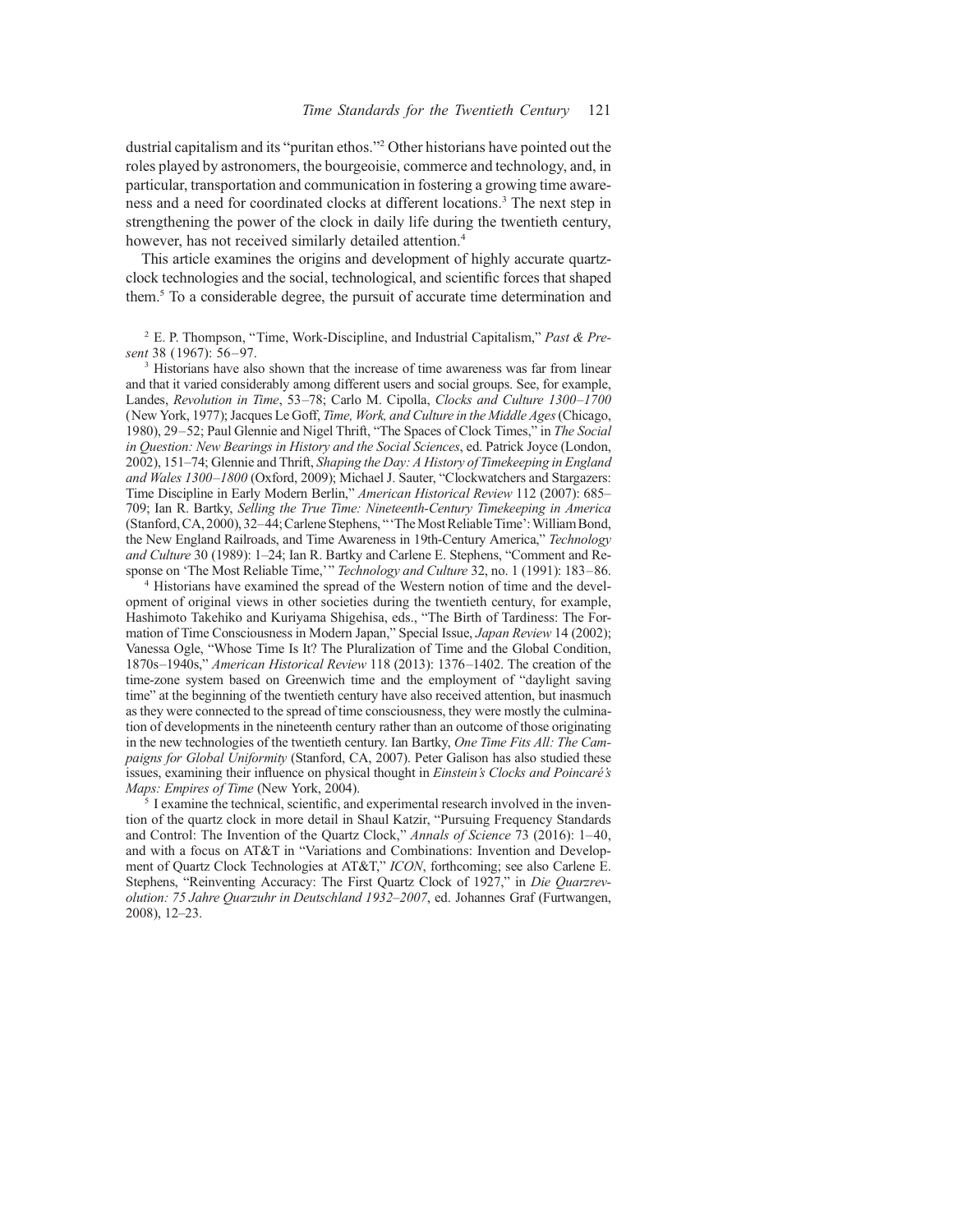dissemination grew out of the characteristic developments of the twentieth century—the emergence of processes, forces, and organizations that either had not existed or had been considerably weaker in the past. In particular, the quartz clock originated in the formative event of the short twentieth century: the First World War. Further, the technology was shaped and advanced by perhaps the two most central organizational structures of the century: the state and large corporations. Its early history shows both their collaboration and their rivalry: with the development of the quartz clock, a commercial company for the first time successfully employed its own monopolistic economic power to undermine the state's monopoly on standards.<sup>6</sup>

The role of these organizations notwithstanding, in practice the clock was based on and developed through scientific and engineering research, an acknowledged but still underestimated force in shaping the modern world. While relativity and quantum physics attracted popular and historical attention, research in more "mundane" fields of physics such as electricity in crystals and gases provided knowledge crucial for developing the quartz clock. At the beginning of the century, states and corporations started to appreciate that scientific and technological research could sustain and even increase their economic and military power, and they established new kinds of research laboratories that combined scientific and technological research aimed at meeting their needs. Anticipating developments in radio technologies and the feasibility of contriving improved measuring techniques, two of these laboratories played a central role in developing the quartz clock.7

By allowing the widespread use of accurate measurement and control in telecommunication, the quartz clock enabled the construction of large centralized systems. Such centrally controlled systems enabled large corporations to dominate their technological fields and to advance a hierarchical view of society at large that was "at odds with America's original democracy." Modern engineers, David Noble has claimed, were "agents of corporate capital." Yet this article shows that some researchers outside corporate laboratories tried to weaken the hold of centralized power and sought to allow individuals and small organizations independent access to the new measurement technology, thus strengthening the position of those smaller entities within the emerging state-regulated networks.

<sup>6</sup> On the ascent of the corporations and the alternative they offered to the state, see, for example, Alan Dawley, Struggles for Justice: Social Responsibility and the Liberal State (Cambridge, MA, 1991), 297–333.

<sup>7</sup> Recently historians have shown growing interest in the way expectations shape historical experience. Technological developments—especially major modern ones such as those discussed here—provide excellent examples, as their developers forecast possible uses of their improved methods in changing environments and feasible ways to develop them. See David C. Engerman et al., "Forum: Histories of the Future," American Historical Review 117 (2012).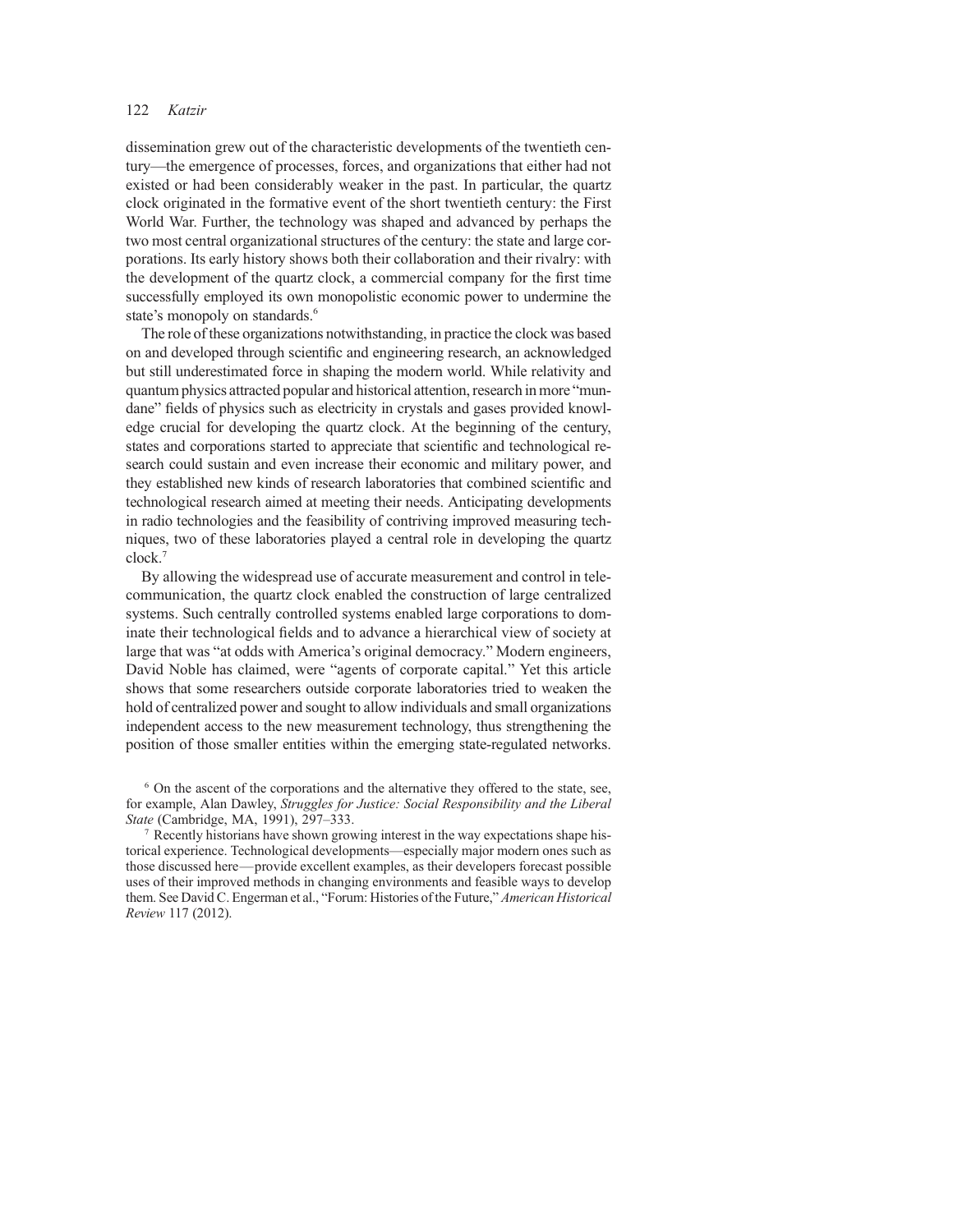These researchers manifested a democratic tendency to disseminate technological methods to a relatively large number of users, running counter to the centralized authoritative tendencies of the corporations that wished to control usage of the techniques they developed.8 As this article will show, the intrinsic scientific and technological properties of the systems themselves tilted the balance toward an open, accessible technology, despite the strong economic power of the corporations.

This was not the only case in which the inherent properties of devices and systems and the scientific and technological knowledge about them constrained technological development and shaped the outcome of the historical process. To understand the emergence of particular technologies and their influence on society, we must explore not only the social and economic interests and consequent needs of different users of those technologies but also the material constraints and internal dynamics of the technologies themselves. The present article thus examines the technological developments that led to the quartz clock in a multiplicity of contexts, including their grounding in science, technology, and preexisting practical methods as well as their evolution in response to the economic, social, and military needs of telecommunication users.

The quartz-clock technologies and the demand for a higher level of synchronization had roots in earlier networks whose coordination required agreement in time measurements. Railway networks, scientific interests, telegraphy, and radio led to high accuracy and standardization in time measurements, which provided the conceptual, technical, and legal framework within which later quartz technologies would develop (Sec. II). New electronic methods for measuring frequency and time originated in research on wireless communication for World War I military uses. These methods were further developed by the British National Physical Laboratory (NPL) and the American Telephone and Telegraph Company  $(AT&T)^9$  in establishing standards for frequency measurement.<sup>10</sup> The NPL needed frequency standards in order to regulate the national and imperial radio network, as did AT&T to integrate its telecommunication system (Sec. III). An expansion of the range of frequencies used for telecommunication, a need to

<sup>8</sup> Robert H. Wiebe, Self-Rule: A Cultural History of American Democracy (Chicago, 1995), 138–61 (quote on 155), emphasizes the role of corporations in the hierarchical order of US society in general; David F. Noble, America by Design: Science, Technology, and the Rise of Corporate Capitalism (Oxford, 1979), xxiii, argues that corporations controlled technological development. The development of the quartz clock as presented below suggests a more complex dynamic.<br><sup>9</sup> For simplicity's sake I will hereafter use the acronym AT&T, although it was not

commonly used at the time.

<sup>10</sup> The standards discussed here are devices and methods for accurately measuring frequency and time. I elaborated on the particular characteristics of these frequency standards in Katzir, "Pursuing Frequency Standards."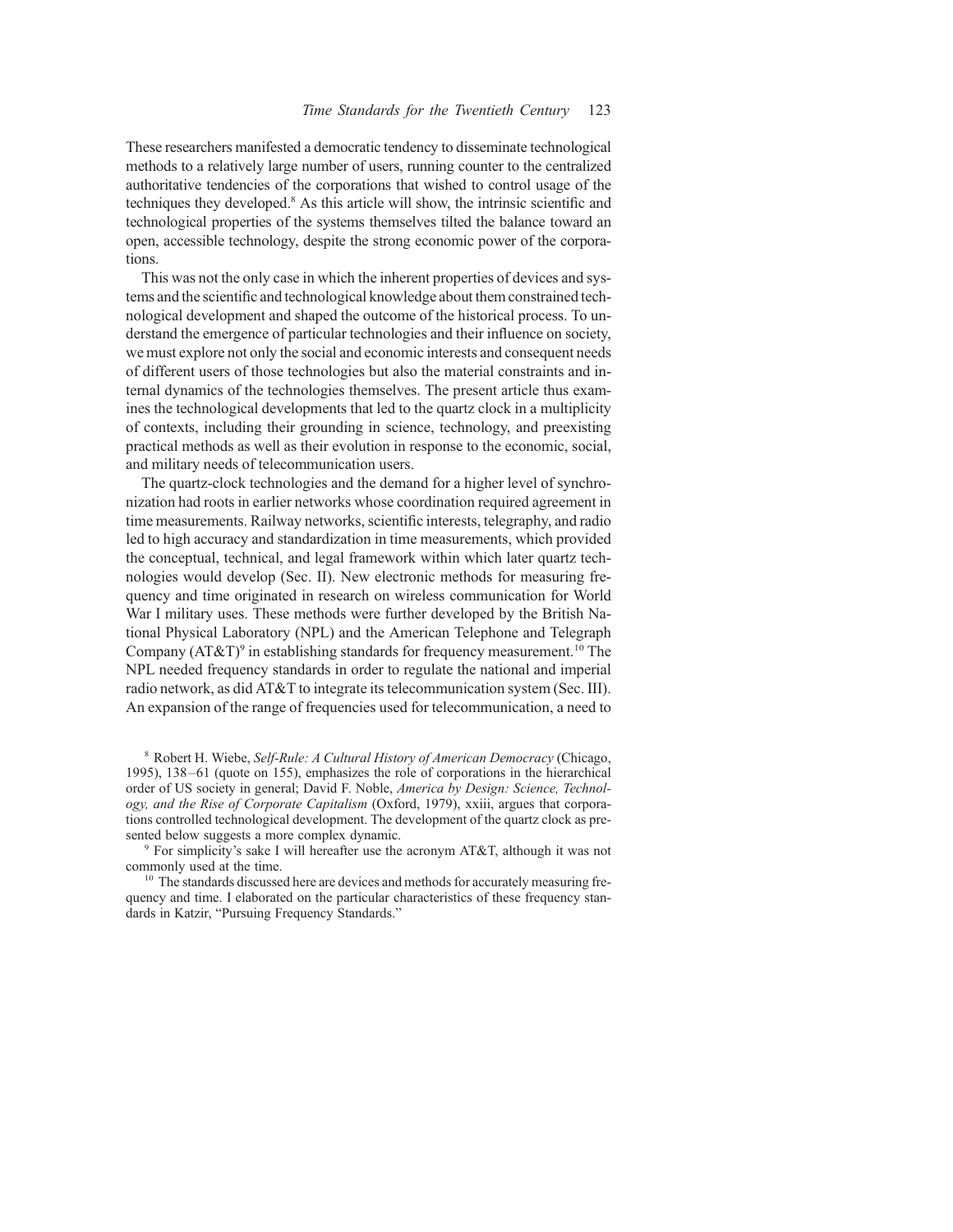limit transmissions to particular values, and the aim of allowing multiple telephone calls on the same wire led AT&T to develop novel methods of crystal frequency control for their standard of frequency and time, resulting in the first quartz clock. A scientific ethos of exactitude stimulated further refinements in the clock's accuracy (Sec. IV). National laboratories developed similar crystal control methods for their own frequency standards and for international comparison and collaboration, as did independent researchers seeking to provide small users flexible control over the frequency of radio transmitters. Both research projects resulted in alternative techniques for constructing quartz clocks (Sec. V). These developments allowed the spread of quartz time technologies, which, as I will argue in Section I, strengthened the grip of objective time and of the clock on modern life. Understanding the origins of these technologies will therefore help us understand the forces that strengthened the role of time and of synchronization in the twentieth century.

## I. The Quartz Clock and Stronger Time Discipline

The early twentieth-century Western population showed an increasing awareness of precise time and the need for agreement among different clocks. Uniform clock time became more important as a result of the expanding role of the clock in transportation and the workplace, enabled by the development of timekeeping technologies that allowed for synchronized clock systems and cheaper domestic clocks.<sup>11</sup> Still, the newer technologies of quartz time and frequency measurement constituted a further step in the spread and adoption of time discipline. In particular, these technologies enabled the penetration of time awareness into private and leisure activities, hitherto quite resistant to the rule of the clock. The new technologies strengthened the role of time in society in two ways. First, they led to a dramatic increase in the number and the accuracy of clocks, watches, and other time announcements available to the general population. Second, they allowed an expansion of the number and kinds of actions scheduled by external "mechanical" timekeepers.

Although by 1920 the best pendulum clocks erred by less than 0.01 seconds a day—a level of accuracy far greater than that required for daily needs—the time shown to the public was often surprisingly inaccurate. In 1921 a New York journalist observed that "to obtain accurate time is far from easy in great cities. Naval Observatory service from Washington [providing highly precise time] is

<sup>11</sup> Ulla Merle, "Tempo! Tempo!—Die Industrialisierung der Zeit im 19. Jahrhundert," in Uhrzeiten: Die Geschichte der Uhr und ihres Gebrauches, ed. Igor A. Jenzen and Reinhard Glasemann (Frankfurt, 1989); Hannah Gay, "Clock Synchrony, Time Distribution and Electrical Timekeeping in Britain 1880–1925," Past & Present 181 (2003): 107–40. Gay emphasizes that the interest of larger parts of the British population in precision and synchronization was a novel phenomenon.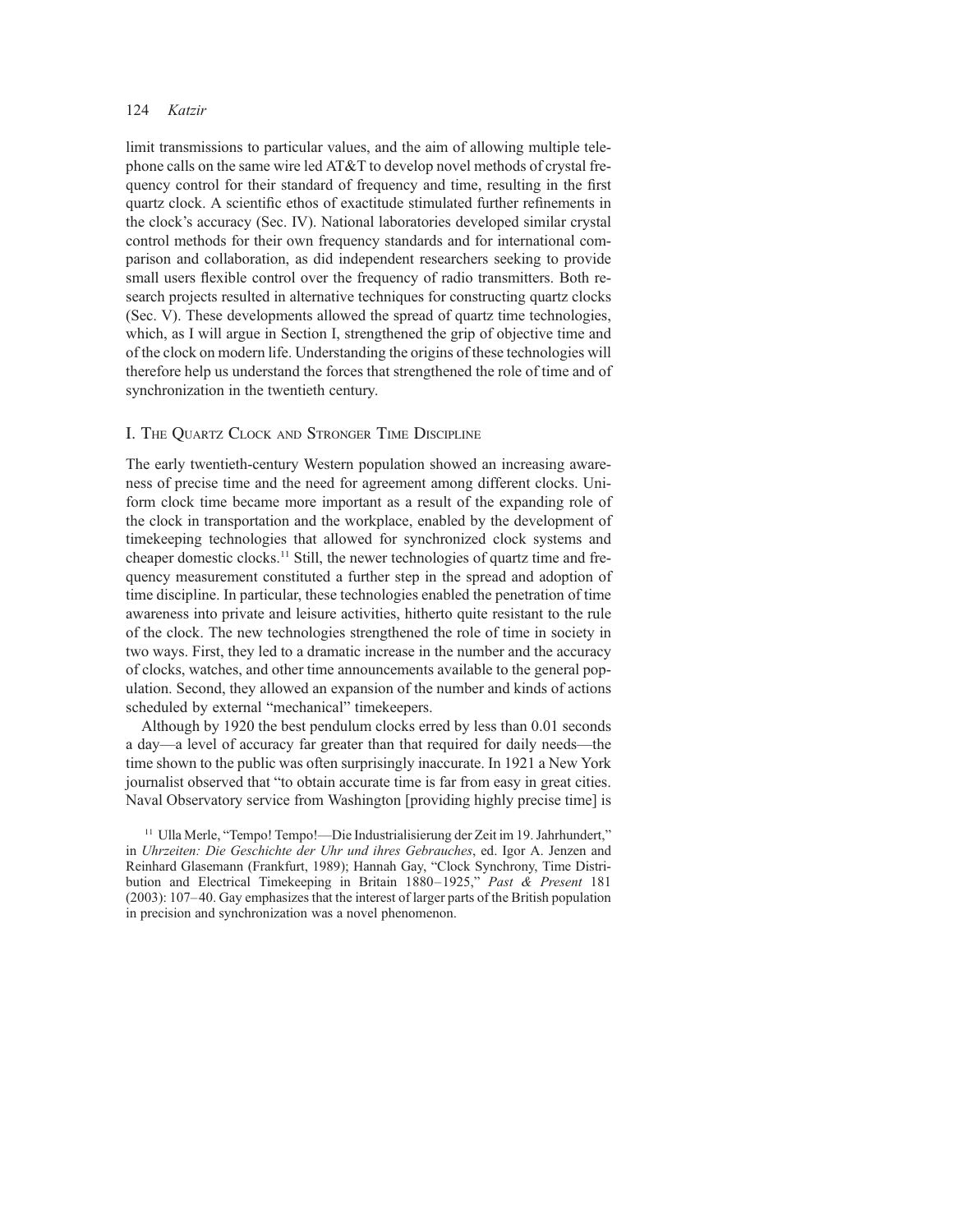distributed to a very small part of the population. The public sets its watches by tower clocks, jewelers' chronometers, factory whistles and fire bells, which may vary as much as five minutes." This was still better than "the time as it [was] known to the average New Yorker." "Selecting a typical street [an "electrical man"] walked up one side [of] several blocks and down the other, noting the time displayed on outside clocks maintained by merchants for pedestrians' convenience, inside clocks visible from the street, and jewelers' clocks and chronometers in windows—all of which were running merrily and being taken as a standard by somebody, although they were as much as forty minutes apart!"<sup>12</sup> The situation was probably better in a few large metropolises in western Europe, such as Berlin and London, where some public clocks were synchronized by special systems constructed for that purpose. Still, most Western urban populations (not to mention the rural ones) had no daily access to clocks more accurate than those of New York. Within a few years, however, the emergence of broadcasting would dramatically change the situation. The radio informed listeners about the exact hour many times a day—by frequently announcing the time, by introducing "pips" signals before specific hours, and by scheduling programs at a known regular hour.13 This allowed individuals to adjust their clocks and watches frequently so that they could keep them accurate enough for their needs. Unlike earlier time-distribution systems, radio did not require advance registration, payment, or special equipment and skills.<sup>14</sup> Hence it spread time announcement to a much broader population than earlier technologies had done. Among other factors, the expansion of broadcasting depended on the quartz-clock technologies of frequency and time measurement. Indeed, as we will see, the quartz clock was invented for and served the needs of electric telecommunication, thereby allowing the distribution of time through electromagnetic waves.

With miniaturization, quartz clocks and watches became inexpensive and thus widely accessible, providing virtually ubiquitous, highly accurate timekeepers for domestic and personal use.By 1913, watches had already become a mass commodity with a world annual output of about 30 million units—a large number for the time, but still very limited in comparison to the more than 1 billion watches exported from China alone in  $2012<sup>15</sup>$  and even more limited in comparison to the

<sup>12</sup> James H. Collins, "Electric 'Time Ball': South American System of Adjusting Watches Suggested for This Country," New York Times, July 3, 1921, 73; see also Alexis McCrossen, Marking Modern Times: A History of Clocks, Watches, and Other Timekeepers in American Life (Chicago, 2013), 174–77.<br><sup>13</sup> See Gay, "Clock Synchrony," 128–29, on introducing radio time signals, and Les-

ley Johnson, "Radio and Everyday Life: The Early Years of Broadcasting in Australia, 1922–1945," Media, Culture & Society 3 (1981): 169–71, on time announcements. <sup>14</sup> On earlier systems, see Gay, "Clock Synchrony," 121–24.

<sup>15</sup> Relative to the population, this is an expansion by about one order of magnitude from one watch to sixty people to one watch to six people (allowing a conservative estimate of the number of Chinese watches produced for domestic use).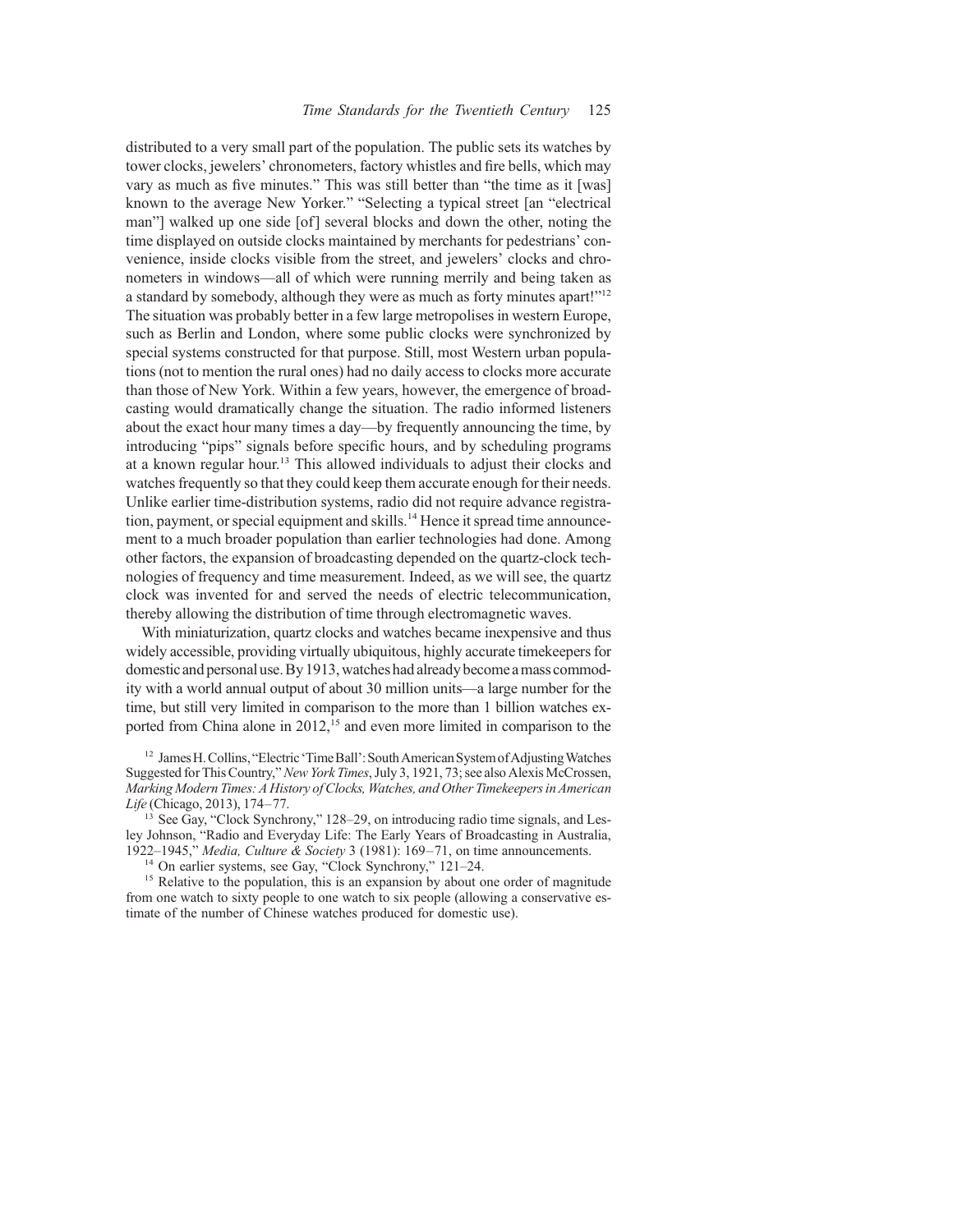total production of quartz timekeepers, only a small portion of which are watches. Quartz clock technology is used not only in domestic, office, and public clocks and watches but also in many electronic gadgets, including every computer and each of the 1.7 billion mobile phones sold in 2012, reaching almost every room and every desk in the world. These ubiquitous timekeepers offer accuracy previously limited to special scientific uses. Common quartz watches were about one hundred times more accurate than their mechanical predecessors. Inexpensive mechanical watches that erred by one to two minutes a day sold in the millions at the middle of the twentieth century, while considerably cheaper quartz watches kept time within one second a day and spared the need for daily maintenance.<sup>16</sup> Quartz clock technologies thus allowed the spread of exact timekeepers to virtually every corner of the world, raising awareness of the exact time and strengthening its role in everyday life.

Quartz-clock technologies not only enabled widespread knowledge of the time but also created a need to act according to the exact objective time. They did so especially through radio and television broadcasting, scheduled according to a central quartz clock and transmitted with the help of quartz-clock technology. Catching trains, which departed at fixed times, raised time consciousness in the nineteenth century—yet a train trip was still a rare event for most people, and even daily commuters did not need to worry about the exact time after they returned home. This situation was changed by radio. Unlike taking a train trip, listening to the radio was a daily activity common to a large urban and rural population. Turning on the radio in time to listen to one's favorite program required knowledge and awareness of the time. This was true when the same show was always scheduled at the same hour and also when sequels were broadcast at different hours and days of the week. In the first case, people often adopted a routine organized by the central clock; in the second, they needed to be alert to the exact time of the transmission at different hours of the day. Listeners' "home lives were placed on strict timetables to fit in with their favourite shows . . . their family life, particularly in the evenings, was organized according to these requirements<sup>"17</sup>

<sup>16</sup> Figures for the worldwide export of clocks (not including domestic sales) are from: Federation of the Swiss Watch Industry, "The Swiss and World Watchmaking Industry in 2012," http://www.fhs.ch/file/59/Watchmaking\_2012.pdf; figures for telephones are from http://www.gartner.com/newsroom/id/2335616; estimation of watch production in 1913 is based on Landes, Revolution in Time, 326; on the accuracy of cheap watches, see ibid., 339–40; and Michael Lombardi, "The Accuracy and Stability of Quartz Watches," Horological Journal 40 (2008) 57–59. For comparison, highly accurate pocket watches were allowed to err by up to ten seconds a day in 1931. Unlike their quartz successors, their performance deteriorated because of many sources of error and aging. [R. E. Gould], "Testing of Timepieces," Circular of the Bureau of Standards, no. 392 (Washington, DC, 1931).

<sup>17</sup> Johnson, "Radio and Everyday Life," 170; on the "domestication" of standard time, see also Shaun Moores, *Interpreting Audiences: The Ethnography of Media Consump-*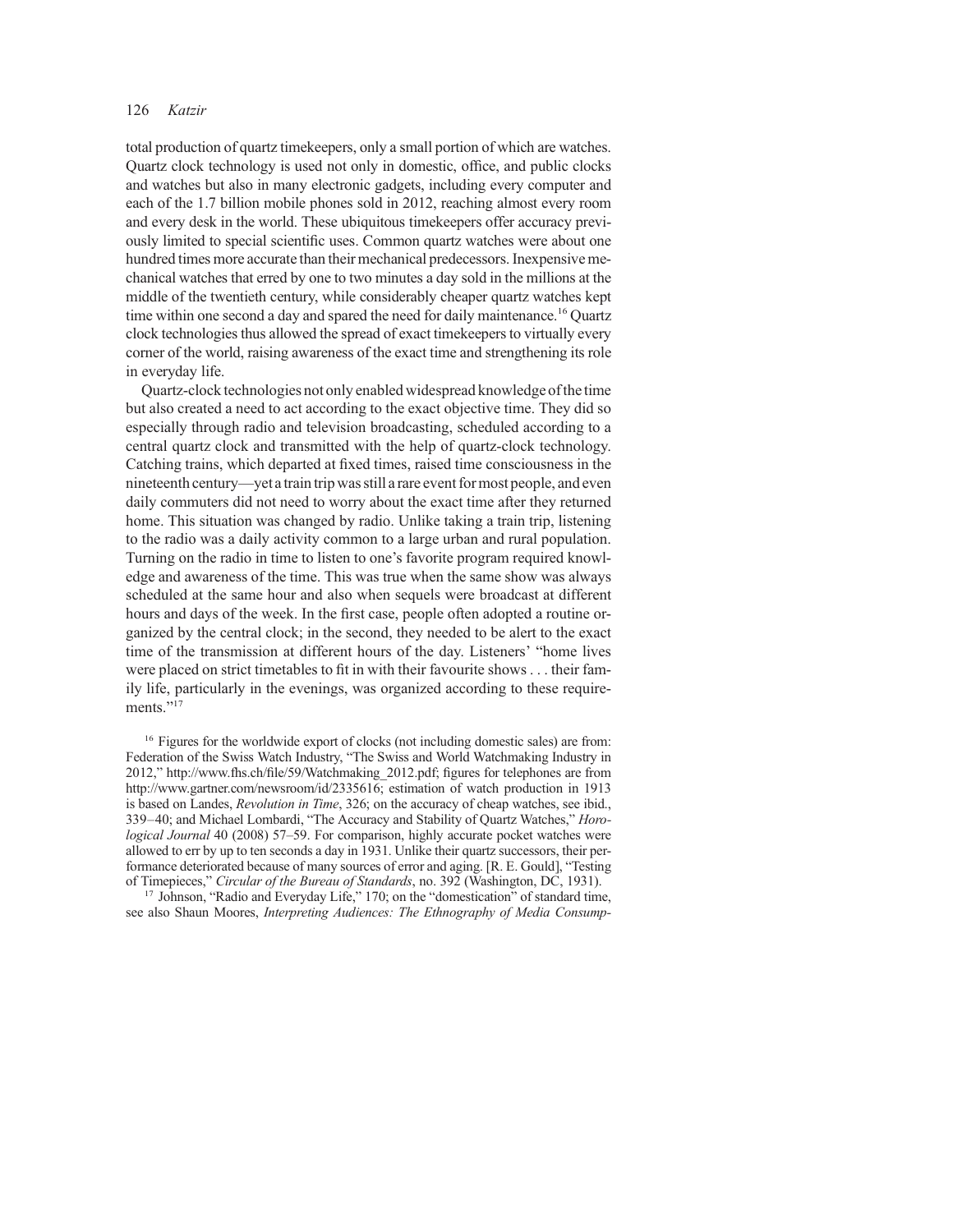Moreover, from the late eighteenth century and into the nineteenth, awareness of the exact time became important for commerce, transportation, and labor. Stricter requirements for working according to the clock in the factory and at schools contributed to the spread of a time discipline that also aroused antagonism.18 Listening to the radio, in contrast, was usually a leisure-time activity carried out within the family's private sphere at hours when they had not previously cared much about the exact time. In the past, the rule of the clock at home had usually been connected to external obligations. From Kafka to Ken Loach, the alarm clock became a popular symbol for the way social organizations such as the workplace imposed their discipline on the population. No similar compulsion was felt regarding radio. Listeners chose to arrive home or to turn on their radios at a certain time to listen to a particular program. With the voluntary embrace of radio within the domestic sphere, acceptance and adoption of the time discipline suggested by a broadcasting schedule became widespread.<sup>19</sup>

#### II. Unification and Standardization of Time before World War I

At the beginning of the nineteenth century, time was a local matter, defined by the position of the stars as observed at a specific place. In 1830, for example, when trains connected Manchester to Liverpool, time in the port city lagged that of its eastern neighbor by about three minutes. Noon was defined by the transition of the sun at its highest point in sky, but due to the daily rotation of the spherical earth, the sun reaches that position first in Manchester and three minutes later in Liverpool. By the end of the century, a national synchronization network ensured that clocks in the two cities would show the same legal time, which was valid in the whole of Great Britain. Moreover, this legally binding standard, known as Greenwich time, was also a reference for an international system of time reckoning. The extension of railway networks was the central force behind the transformation of time designations from local to regional and later national and international values.

tion (London, 1993), 85–88; on the penetration of radio into the domestic realm, see, for example, Paddy Scannell and David Cardiff, A Social History of British Broadcasting, vol. 1, 1922–1939, Serving the Nation (Oxford, 1991), 356–80. The BBC preferred to avoid a fixed scheme for its programs. American stations usually did use a fixed timetable, a policy adopted in many countries and eventually also in Britain (ibid.).

<sup>&</sup>lt;sup>18</sup> Merle, "Tempo!" The voluntary embrace of a time regime in domestic leisure time is reflected in sentences reported by interviewers in the 1930s, such as: "Well, I want to be home by nine. There's a good programme on," Scannell and Cardiff, History of British Broadcasting, 364. See there also for radio as a leisure activity. For a short discussion of the effect of broadcasting on time discipline, see also McCrossen, Marking Modern Times, 244 n. 15.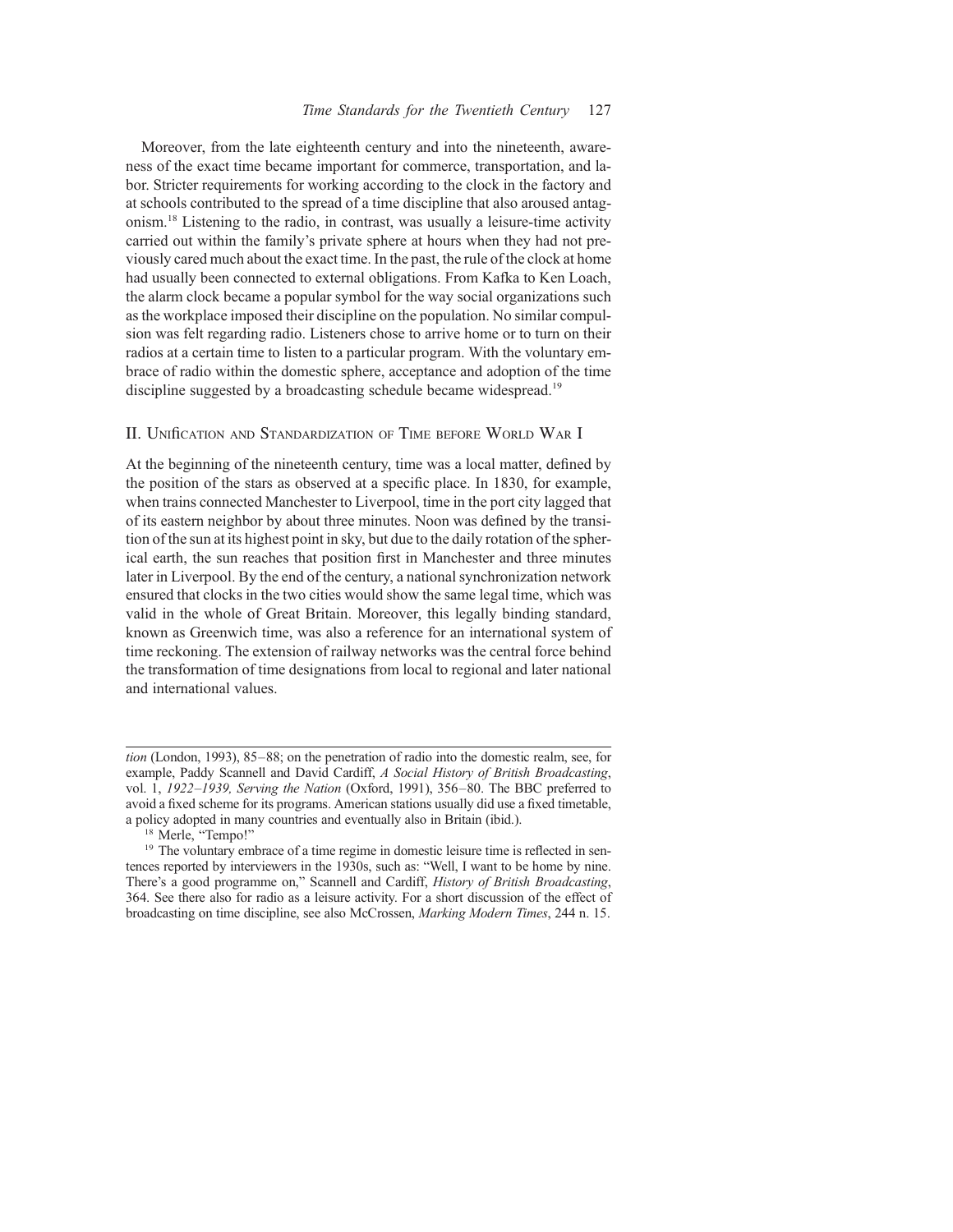A railway network required that train traffic be coordinated to enable its flow and to prevent collisions. Knowledge of the time in the various cities in the network and in the trains that departed from those cities was necessary for this end. Different cities could keep different times, but the system required that all these different clocks be synchronized, in the sense that they had to run at the same pace and thus keep constant known differences. The interdependence of train companies, stations, and users made uniform time—that is, one time shared within a large zone—a preferable way of coordinating the railway system.<sup>20</sup> In retrospect, the process stimulated by the trains can be seen as one major stage in tightening time coordination across space, a process that advanced another step following the stronger interdependence of electrical communication from the 1910s.

Notwithstanding the role of transportation, scientific interests and the technological characteristics of the clock also contributed to the standardization and unification of time. The time used by train companies and hence by their users was not the one directly observed by a sundial but a "mechanical time" defined and monitored by astronomers. For their observations, astronomers needed an accuracy and regularity greater than that required by civil life. As the motion of the earth around the sun was known to be nonuniform, astronomers devised a theoretical scheme to calculate the exact time from sidereal observations, producing equal hours, minutes, and seconds along the year. These uniform seconds were manifested in accurate pendulum clocks monitored by astronomical observations. The same kind of uniform time, if not one of similar accuracy, characterized mechanical clocks in general and was adopted by a large segment of society, especially among the bourgeoisie. $2<sup>1</sup>$ 

Systems of precise time coordination emerged from a combination of national, scientific, and commercial needs and were enabled by technologies of timekeeping and electric communication. The telegraph network provided a means to distribute time signals from astronomical clocks and to synchronize wide areas. In the early 1850s, George Airy, the British royal astronomer, initiated a system of transmitting the time from the Greenwich observatory "directly to the main centres of government and commerce as well as through the country generally." By connecting Greenwich time to the centers of government, Airy and the British officials who sanctioned his move made it the state time (even if not by legislation). Since the observatory itself was a state institute, as most major observatories were, time determination and its distribution became a concern of the state. The state thus became the authority on time and assumed the responsibility of providing exact knowledge of that time to its citizens. Joseph Conrad captured the role of

 $20$  Dohrn-van Rossum, History of the Hour, 335–50; Bartky, Selling the True Time, 19–31, 93–96; Stephens, "The Most Reliable Time."

<sup>21</sup> Sauter, "Clockwatchers and Stargazers."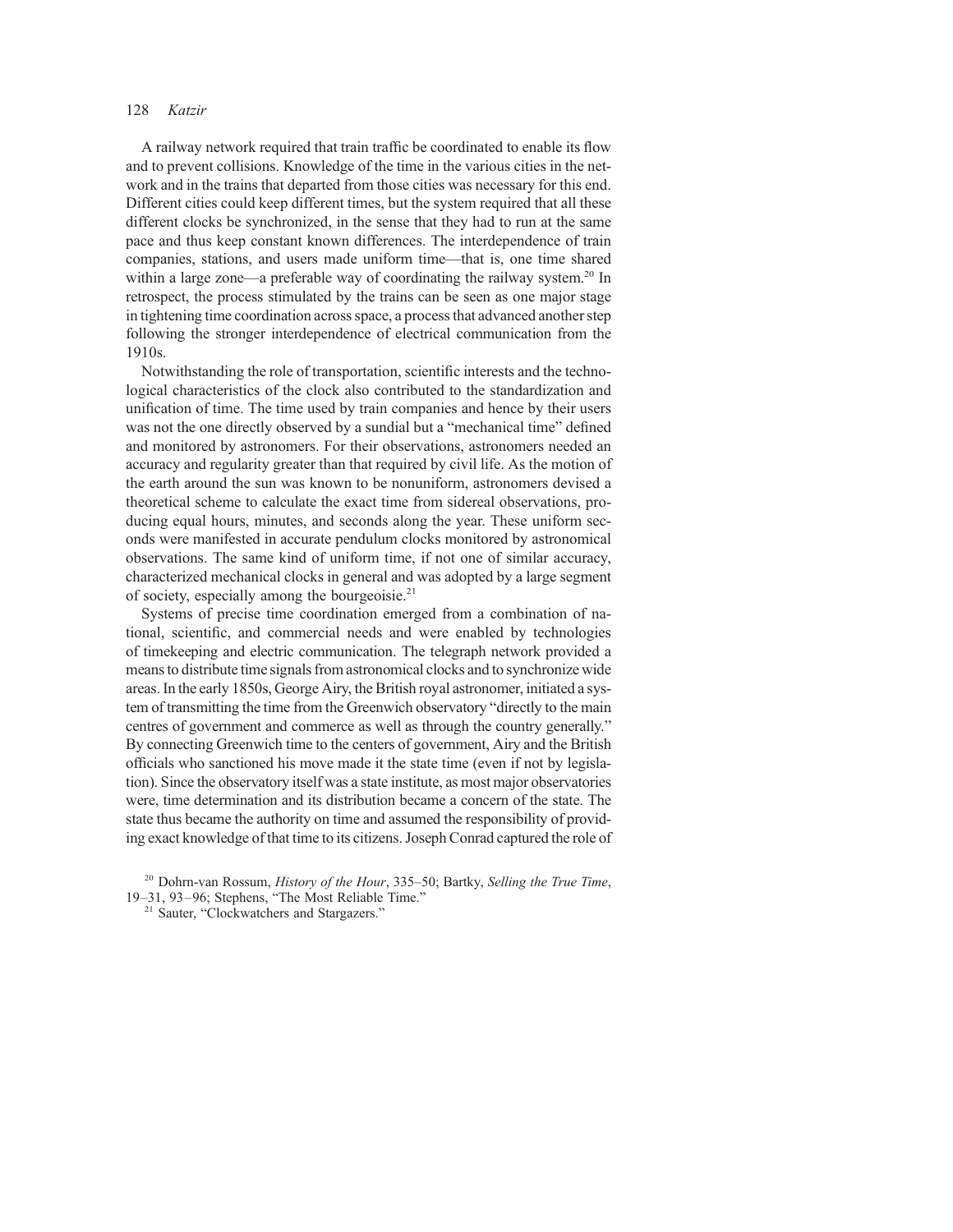the observatory in his 1907 novel The Secret Agent, in which the Greenwich observatory became a target for an anarchistic bombing directed at a symbol of science and the centralized power of the state. Counterpart observatories in Europe played similar roles in their states. The case was somewhat different in the United States, where university and private observatories provided exact time signals; nonetheless, the most authoritative time signal originated in the astronomical clock of the US Naval Observatory.<sup>22</sup>

In addition to their needs for scrutinizing the sky, observatories needed to know time differences between distant locations in order to determine longitudes the exact east to west angular distance between places. Exact clocks in both locations and telegraph transmissions assisted in this mission. In 1908 the French suggested addressing the same problem by using the new radio technology to send time signals, accurate to within 1/100 of a second, from the central state observatories. Once broadcast, the new state-approved time signals were received and used by many patrons. Still, until 1922, when time began to be announced in regular broadcasts, these signals were received and interpreted only by special users with an interest in highly precise time measurement and were inaccessible to the general public.<sup>23</sup>

The use of radio waves to send time signals across political borders marked a shift from national to international authority and responsibility for time determination. A discrepancy between the clocks at French and German observatories was one reason for summoning an international conference on time measurement in 1912. The conference decided on the creation of an independent international bureau for the task, similar to the one for weights and measures. This plan did not materialize, but a Union internationale de radiotélégraphie scientifique (URSI) that depended on the various national organizations was eventually established after the First World War. At its second meeting in 1927, two researchers from AT&T, J. W. Horton and Warren Marrison, announced the construction of the first quartz clock.

This connection between radio and time standard was neither accidental nor totally new. Robert Goldschmidt, a Belgian scientist and radio entrepreneur, had initiated the establishment of the URSI during the 1912 conference on time measurements. After the war this private initiative was incorporated as a suborgani-

<sup>22</sup> Iwan Rhys Morus, "'The Nervous System of Britain': Space, Time and the Electric Telegraph in the Victorian Age," British Journal for the History of Science 33 (2000): 466; Bartky, Selling the True Time; David Rooney and James Nye, "'Greenwich Observatory Time for the Public Benefit': Standard Time and Victorian Networks of Regulation," British Journal for the History of Science 42 (2009): 5–30; Stephen Kern, The Culture of Time and Space 1880–1918 (London, 1983), 16. On the role of the state centralized bureaucracy, see also Helga Nowotny, Time: The Modern and Postmodern Experience, trans. Neville Plaice (Cambridge, 1994), 22–24.

 $^{23}$  Bartky, *One Time Fits All*, 141–45; Galison, *Einstein's Clocks*, 84–107.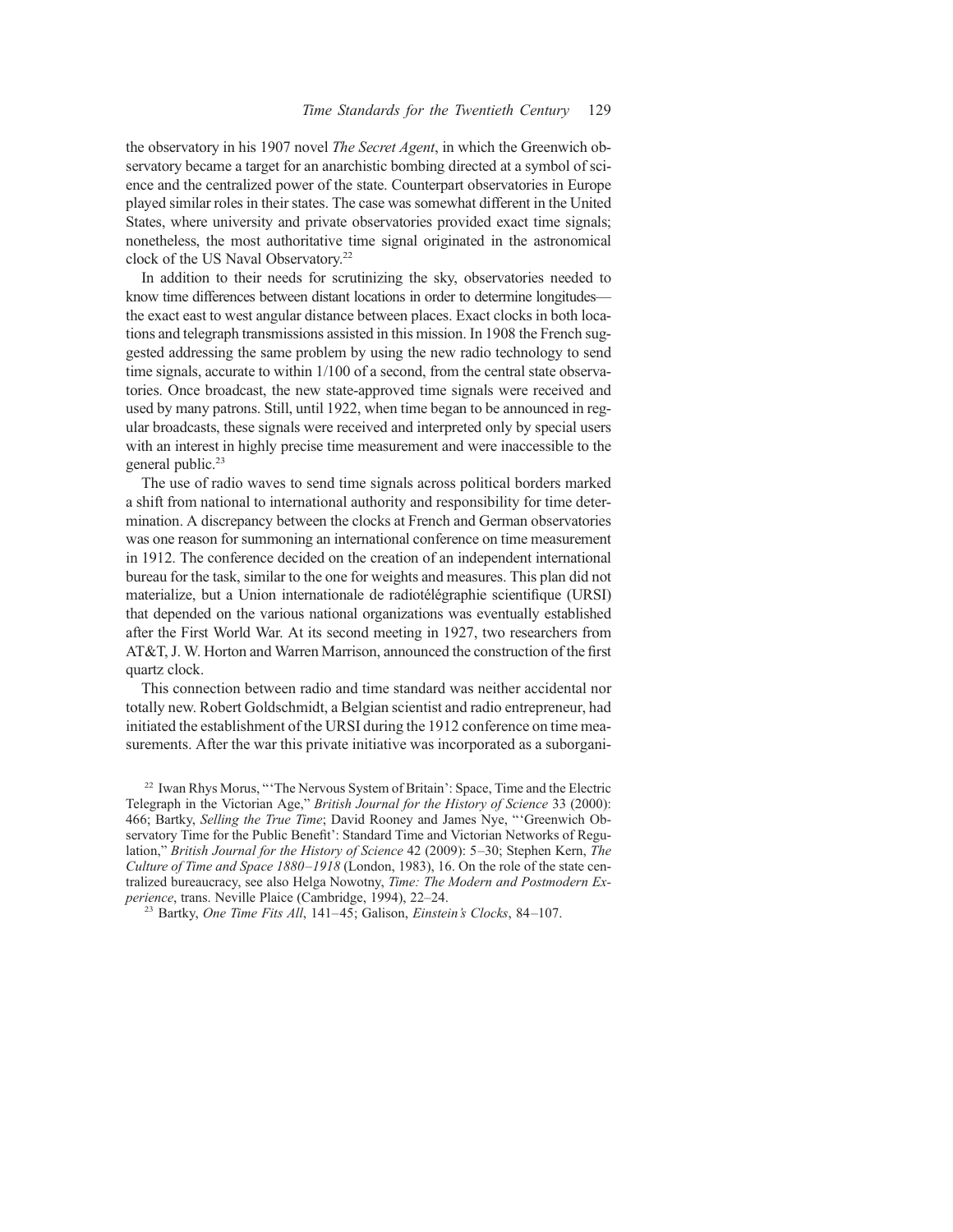zation of the novel international research council. It was a nongovernmental association that was still organized by national committees. Many of the URSI members worked within state organizations; others worked for telecommunication companies such as  $AT&T.^{24}$  After the war, both commercial companies and state agencies showed a strong interest in precisely determining radio frequencies—that is, the number of oscillations per second of the radio (electromagnetic) wave. As a measure of cycles per second, frequency is closely linked to time. Its accurate measurement thus required a precise time determination. Since the growing demands of radio, or wireless, communication required high precision in frequency measurement and coordination, it also demanded accurate time measurement. Arguably, radio was the most rapidly expanding and exciting technology of the 1910s and 1920s, attracting numerous researchers and significant investments.25 One of the fields studied, frequency measurement, resulted in new technologies based on quartz crystals and tuning forks to measure both frequency and time. Electric communication required much higher accuracy than that needed for the railway network, and it presented new challenges to researchers.

### III. Tuning-Fork Standards

Horton and Marrison's quartz clock originated in First World War research on accurate means to measure frequencies, carried out mostly by civilian scientists who joined the effort to improve wireless communication following their mobilization for war research. In their work for French military radio telegraphy, the physicists Henri Abraham and Eugène Bloch devised a new method for measuring high radio frequencies (tens of thousands of cycles per second, or Hertz) with the help of the tuning fork, a device long used by acousticians to determine sound frequencies. Exact knowledge of frequencies was necessary for Abraham and Bloch's project of improving the novel amplifier that had come into use: the triode, an electronic vacuum tube with three electrodes (fig. 1) that was the central device beyond contemporary radio and electronics in general before the advent of the transistor in the 1950s. Resembling an incandescent lamp, the glass surface of an electronic vacuum tube encloses a

<sup>24</sup> Bartky, *One Time Fits All*, 146–48; B. Guinot, "History of the Bureau International de l'Heure," in Polar Motion: Historical and Scientific Problems—IAU Colloq 178 (2000), 175–84; Jean Van Bladel, "The Early History of URSI," in SNRV 75 år, ed. Gerhard Kristensson (Lund, 2009), 1–12; Sylvie Lausberg, "Robert Goldschmidt (II)," Le soir 23, no. 7 (1998); Bruno Brasseur, "Robert Goldschmidt," Hallo, hallo, hier radio Laken ..., 78–87, http://bruno.arnebrasseur.net/wordpress/wp-content/uploads/2011/10/07-Robert -Goldschmidt3.pdf.

<sup>25</sup> Hugh G. J. Aitken, The Continuous Wave: Technology and American Radio, 1900-1932 (Princeton, NJ, 1985); Susan J. Douglas, Inventing American Broadcasting, 1899– 1922 (Baltimore, 1987).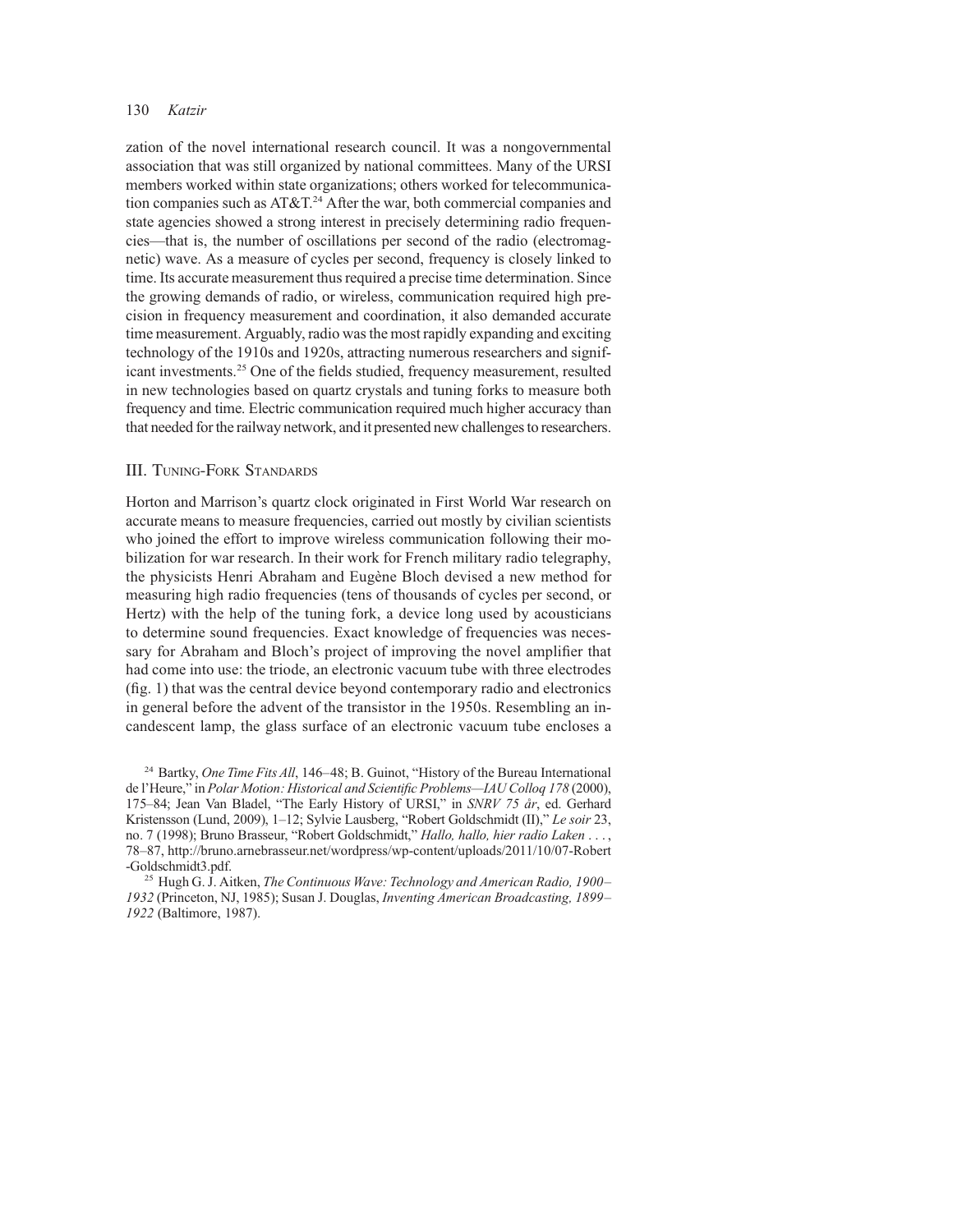

FIG. 1.—A triode (an electronic vacuum tube with three electrodes), Western Electric (the manufacturing arm of AT&T) 101F, about 11 cm high. Picture from stonevintageradio.com.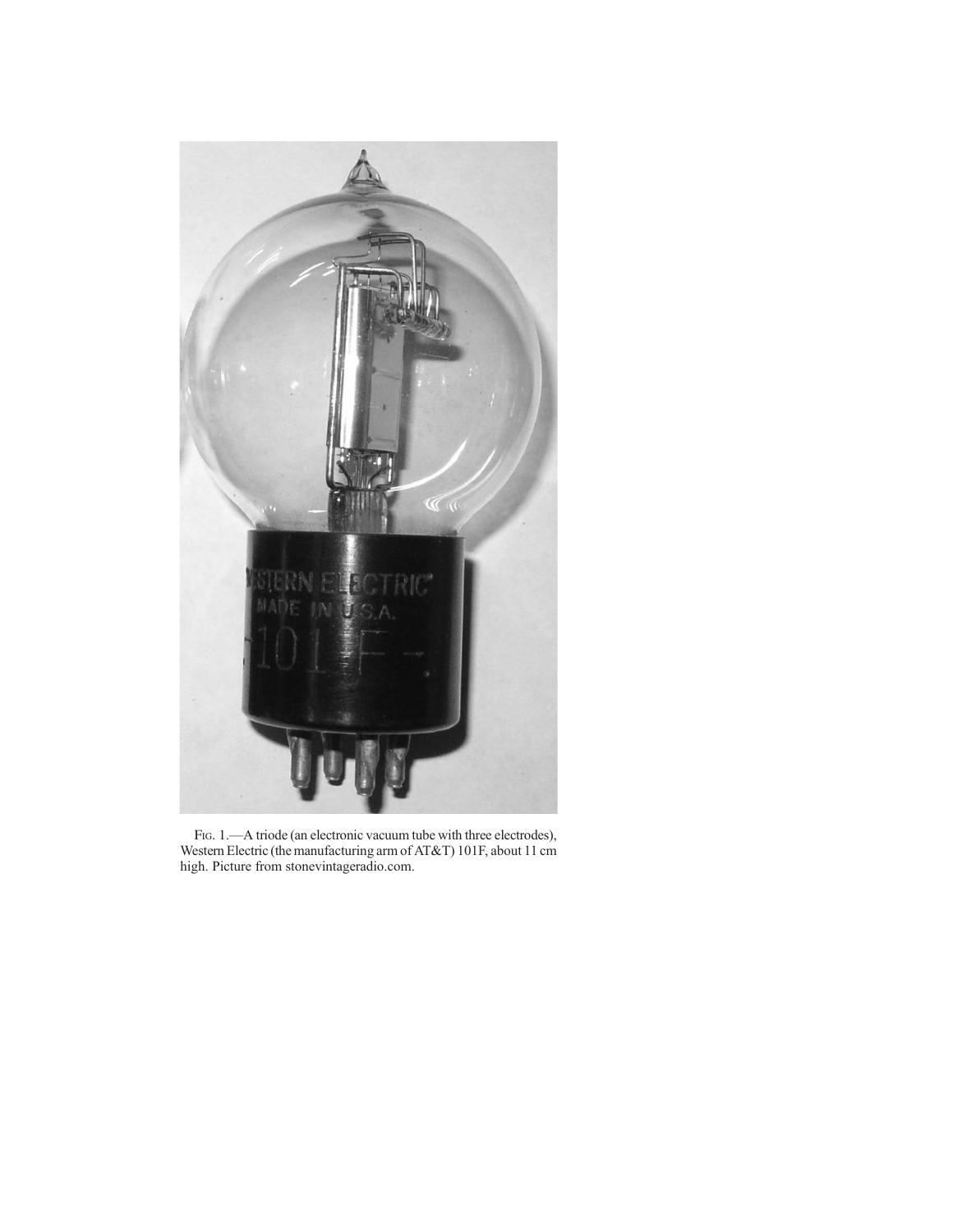space of low-density air ("vacuum") and two or more electrodes (three in the case of a triode), allowing an electric current ("discharge") under specific conditions. Abraham and Bloch utilized the triode in a new device, which they termed a "multivibrator," to multiply the frequency of the tuning fork to reach radio frequencies. Their method enabled comparing the radio oscillations with the vibrations of the tuning fork and then to the period of an astronomical clock that served as a highly accurate time standard. Abraham and Bloch devised this method for the immediate needs of their research on improving the triode for war radio communication, but its high accuracy stemmed from their own scientific attitude as well as from a nineteenth-century scientific tradition of exactitude in using the tuning fork.26

Abraham and Bloch further devised a triode circuit that could oscillate at the steady frequency of a tuning fork incorporated in that circuit. Although accuracy was one of their broad concerns, their initial aim in designing this apparatus was to amplify currents at low known frequencies for use in the military wireless. A similar goal of measuring amplification power had motivated William Eccles, an engineering professor and radio expert, in his war research in England. Unlike his French colleagues, however, Eccles had already considered the combination of tuning forks and triodes for radio before the war for commercial reasons. He had tried, albeit unsuccessfully, to circumvent a patent of the German company Telefunken.<sup>27</sup>

Indeed, even before the war, telecommunication had already entered a period of massive changes because of the development of the new vacuum tubes. Since John Fleming's 1904 invention of the electronic valve, many inventors had improved and modified the device for multiple uses in radio: as a current rectifier, an amplifier, a sender, and a receiver. Invented by the independent scientist Lee de Forest, the triode and methods for its use were extensively developed by the research laboratory at AT&T for application in telephony. Physicists at the laboratory exploited findings and methods from electron physics, which had emerged

<sup>26</sup> Henri Abraham and Eugène Bloch, "Mesure en valeur absolue des périodes des oscillations électriques de haute fréquence," Journal de physique théorique et appliquée 9 (1919): 211–22; David Pantalony, Altered Sensations: Rudolph Koenig's Acoustical Workshop in Nineteenth-Century Paris (Dordrecht, 2009). The history of tuning-fork measuring standards is discussed in more detail in Shaul Katzir, "Frequency and Time Standards from Acoustic to Radio: The First Electronic Clock," in Standardization in Measurement: Philosophical, Historical and Sociological Issues, ed. Laura Huber and Oliver Schlaudt (London, 2015), 111–24.

<sup>27</sup> Henri Abraham and Eugène Bloch, "Entretien des oscillations d'un pendule ou d'un diapason avec un amplificateur à lampes," Journal de physique théorique et appliquée 9 (1919): 225–33; W. H. Eccles, "The Use of the Triode Valve in Maintaining the Vibration of a Tuning Fork," Proceedings of the Physical Society of London 31 (1919): 269; J. A. Ratcliffe, "William Henry Eccles: 1875–1966," Biographical Memoirs of Fellows of the Royal Society 17 (1971): 198.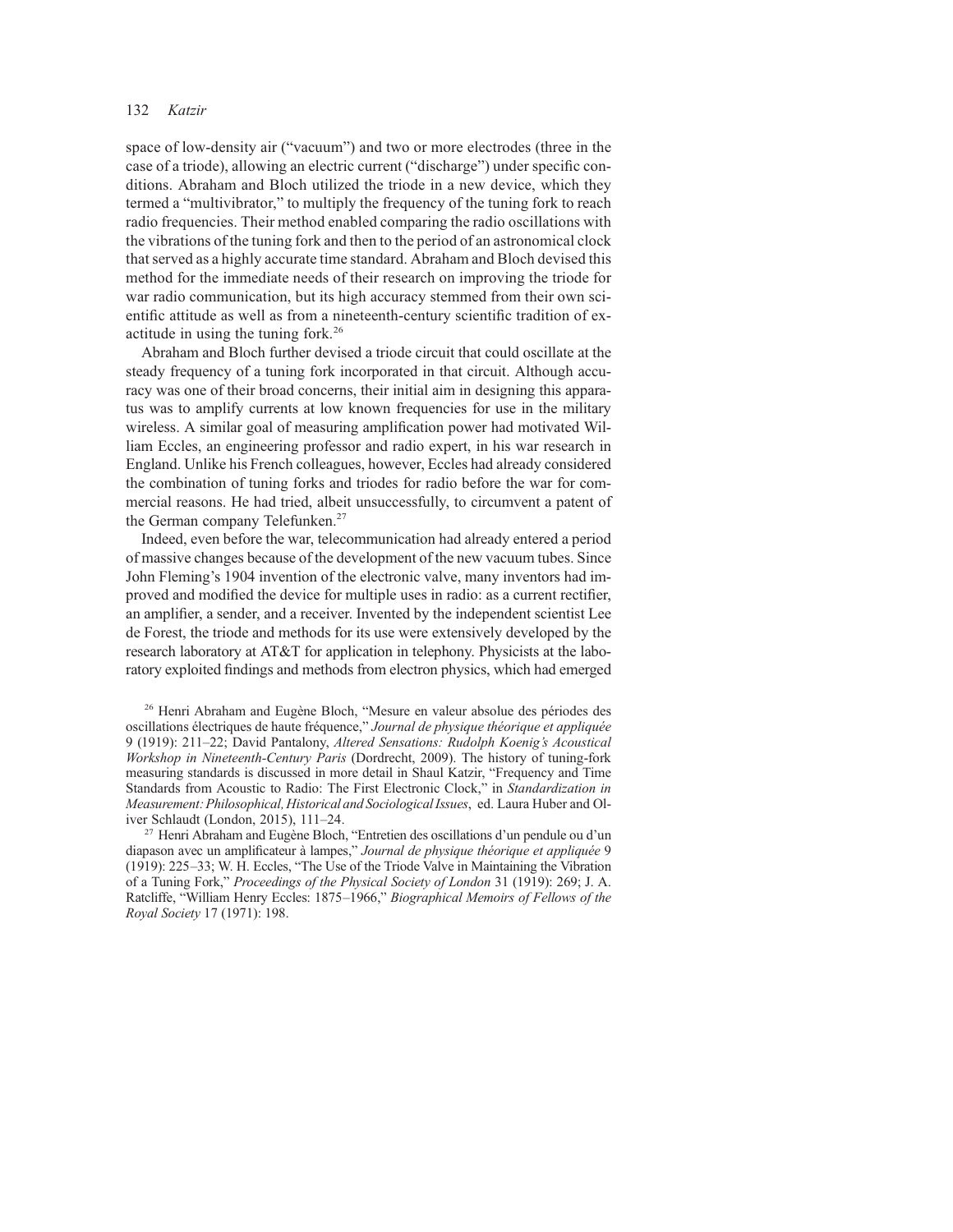in the late nineteenth century, and they continued to explore new questions relevant for understanding the behavior of the vacuum tube. In particular, the new device allowed for amplification of the diminishing signals of long-distance telephone calls, considered a strategic aim by the heads of the company, enabling the first (and highly publicized) transcontinental conversation in 1915. Even though the big corporation had developed the triode for telephony, other organizations and researchers, notably those developing military communications, refined and applied the improved tube for radio, where it opened new possibilities, many of which were realized only after the war.<sup>28</sup>

The rapid technological development of radio techniques during the war boosted the expansion of wireless communication in the war's aftermath. While commercial companies and the armed forces expected such growth in using electromagnetic waves to transmit messages between a limited number of stations (e.g., from a shore station to ships) to replace and extend telegraphy and telephony, they did not expect the emergence of public broadcasting—that is, one broadcaster sending signals to a large number of listeners. Yet, broadcasting was a second major factor driving the expansion of radio communication in the early 1920s—an expansion that suggested new applications for the tuningfork technology developed during the war. The British NPL developed frequencymeasuring methods based on the tuning fork for the government to regulate and improve communication, two functions that required similar technological solutions but achieved two different governmental aims.

One aim was to improve military communication, and especially naval communication, which required electromagnetic waves of increasing frequencies for communicating over long distances. David Dye at the NPL provided accurate standards based on a tuning fork for measuring these hitherto unused frequencies. Here the state, through the military, played the role of a user of the technology much like other users, such as commercial companies, which in the late 1920s helped to fund the endeavor. The state also took on the role of an impartial regulator of civil radio. As a regulator it needed, among other things, to provide a standard for measuring frequencies in order to require each transmitter to keep within its own allocated band. To prevent interference between transmissions, the regulator had to ensure that each transmitter was transmitting waves only at the frequencies allocated to it.<sup>29</sup> To allow a high number of transmitters to operate simultaneously, the useful radio spectrum had to be divided into small units. This required some officially approved means to measure precisely the actual frequency

 $28$  Leonard S. Reich, The Making of American Industrial Research: Science and Business at GE and Bell, 1876–1926 (Cambridge, 1985), chap. 7; Gerald F. G. Tyne, Saga of the Vacuum Tube (Indianapolis, 1977).<br><sup>29</sup> An electromagnetic wave is defined either by its frequency or its wavelength; each

determines the other.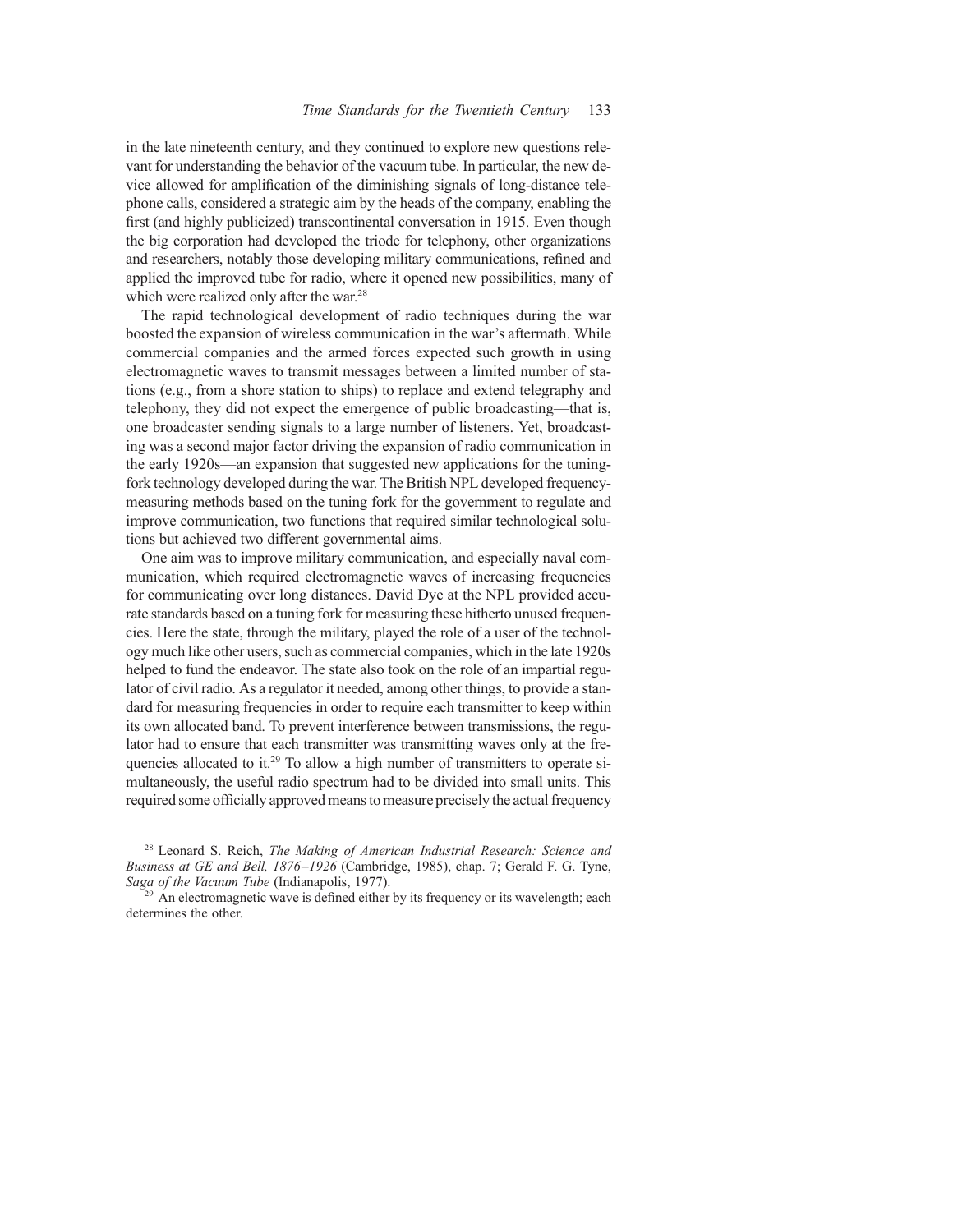in use. Given the social and economic interest in providing greater access to radio communication, accuracy became an imperative.<sup>30</sup>

Primarily with the intention of regulating telecommunication, the NPL constructed a standard of radio frequencies to serve as a basis for any such measurement in the United Kingdom. Dye and his colleagues connected the circuit controlled by the stable period of the tuning fork to Abraham and Bloch's multivibrator for reaching high frequencies. To confirm the stability of their frequency standard, they further drove a chronometer by the tuning-fork circuit and compared it to a standard pendulum clock. This chronometer was not a full tuning-fork clock, but it ran for up to a week, reaching an impressive agreement of three parts in 10 million (10<sup>7</sup>) with the standard pendulum clock. As it coupled frequency with time measurement, it can be seen as a precursor of the quartz clock. The laboratory was able to inform interested users of the frequency of this primary standard by transmitting wireless waves of known wavelength and by portable circuits used as secondary standards. $31$  In this way the NPL played a role equivalent to that of the Greenwich observatory in determining the value of a standard and distributing it to the interested public. The state kept its role as the arbiter of magnitudes and measurements as part of its capacity of supervising commerce, industry, transportation, and communication.

Founded in 1900 on the model of the German Physikalisch-Technische Reichsanstalt (PTR), the National Physical Laboratory was nonetheless a new kind of research institute of the modern state that differed from the long-established observatory. Unlike the observatory, its main aim was not to assist state organs such as the navy (although it also did that) but to foster national industrial growth. Just as important were the means through which the laboratory was expected to foster such growth by combining research in physics with research in technology. Such research laboratories aimed at a stronger and more effective combination of science and technology than was common in either industry or the university. It originated from the view, quite common but still contested, that scientific research about phenomena pertinent to technological processes was crucial for the successful growth of key modern "science-based" industries. In the commercial sector, research laboratories first appeared in the German chemical industry in the late 1870s. At the beginning of the twentieth century, research laboratories spread into the electrical and telecommunication industries, which hired qualified physicists

<sup>30</sup> Douglas, *Inventing American Broadcasting*, 292–314; David Dye, "The Valve-Maintained Tuning-Fork as a Precision Time-Standard," Proceedings of the Royal Society of London, ser. A, 103 (1923): 240–60; Annual Reports of the National Physical Laboratory (Teddington) for the years 1920 (p. 63), 1923 (p. 84), 1924 (p. 77), 1926 (p. 11), 1928 (p. 13).

<sup>31</sup> Dye, "Valve-Maintained Tuning-Fork"; D. W. Dye and L. Essen, "The Valve Maintained Tuning Fork as a Primary Standard of Frequency," Proceedings of the Royal Society of London, ser. A, 143 (1934): 285–306.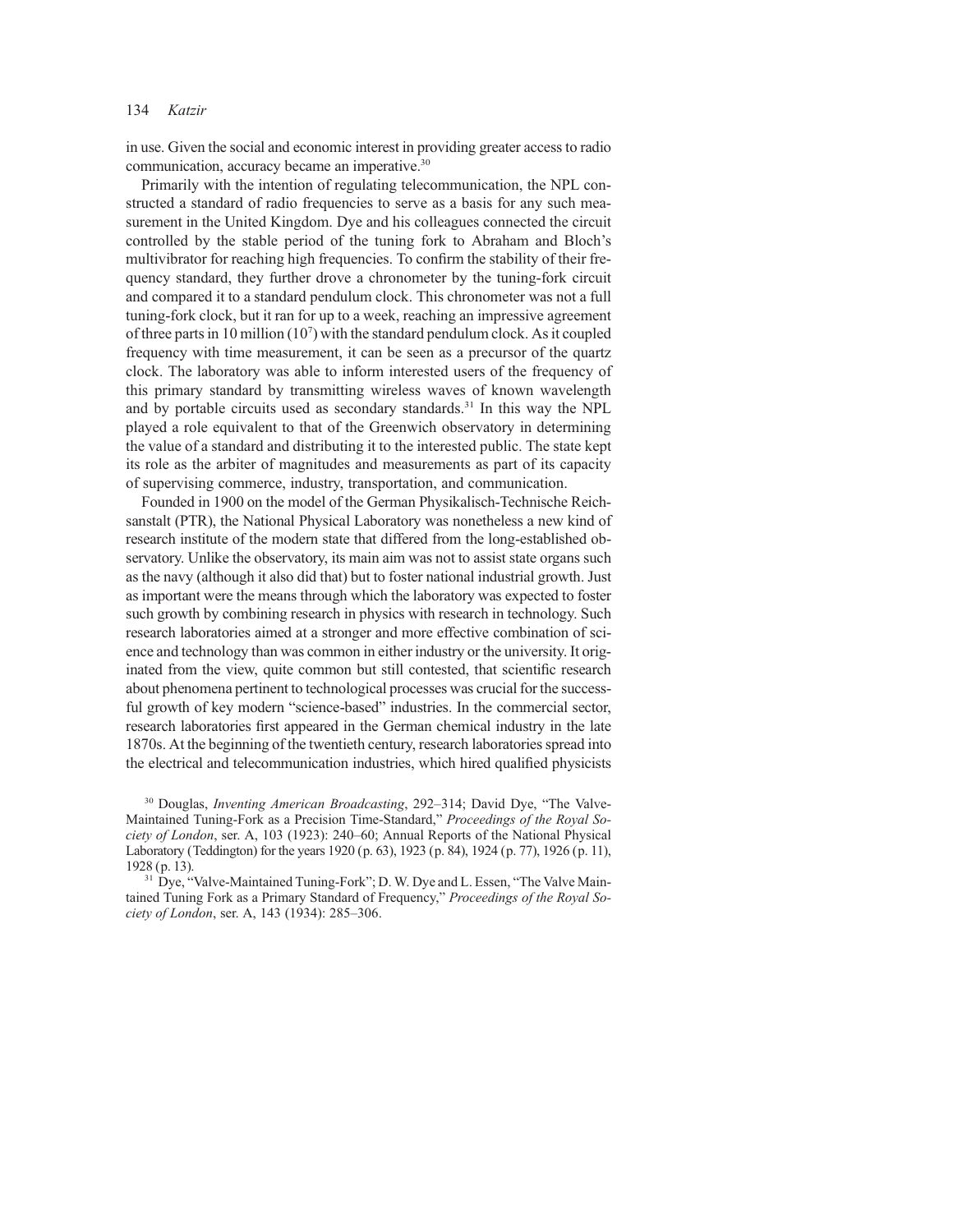to carry out research on a regular basis. By the end of World War I, General Electric and AT&T, the largest corporations in those two fields, maintained strong, vibrant, and well-funded research laboratories. Unlike research carried out in the state laboratories, the research in these industrial institutes was directed at answering the specific interests of their corporations. The means to reach those ends, however, were similar to those employed by the state laboratories, namely, original research that combined scientific and technological approaches to matters of industrial interest.<sup>32</sup>

In the case of frequency determination, however, the state and the commercial interests overlapped. While the state coordinated wireless communication in its territory to prevent clashes, AT&T sought not only to coordinate but also to integrate its own telecommunication system, known as the "Bell system." The corporation regarded its "interdependent, intercommunicating, universal system" as a strategic advantage over smaller competitors, which could not offer a similar service, and a justification for its monopoly. Its slogan "One System, One Policy, Universal Service" reflected its business strategy, namely, to construct an integrated system that would allow each user to connect to any other subscriber to the system.<sup>33</sup> Such a system required coordinating the various wired and wireless techniques used by the world's largest and most complex communication network. Earlier, AT&T had hardly exploited frequencies beyond those used in speech (up to a few thousand hertz). Yet, the rapid development of electronic-based radio during the 1910s changed that. The corporation adopted new radio techniques that allowed transmission of the human voice over a distance to complement its extensive wired network and the array of services it provided. It also developed new methods, known as multiplex telephony, to multiply the number of conversations that could be transmitted over its wired network. These methods utilized oscillations at a wide spectrum of frequencies from hundreds to millions of hertz. A common standard for measuring these oscillations was a prerequisite for coordinating the expanding number of methods in use, since it was necessary for comparing the signals transmitted

<sup>32</sup> Russell Moseley, "The Origins and Early Years of the National Physical Laboratory: A Chapter in the Pre-History of British Science Policy," Minerva 16 (1978): 222–50; David Cahan, An Institute for an Empire: The Physikalisch-Technische Reichsanstalt, 1871–1918 (Cambridge, 1989); Reich, American Industrial Research; Ernst Homburg, "The Emergence of Research Laboratories in the Dyestuffs Industry, 1870–1900," British Journal for the History of Science 25 (1992): 91-111.

<sup>33</sup> For example, Reich, *American Industrial Research*; Robert MacDougall, "Long Lines: AT&T's Long-Distance Network as an Organizational and Political Strategy," Business History Review 80 (2006): 297–327; the quotation is from AT&T president Theodore Vail in 1910, on 303. Milton Mueller, Universal Service: Competition, Interconnection, and Monopoly in the Making of the American Telephone System (Cambridge, MA, 1997), 92–103.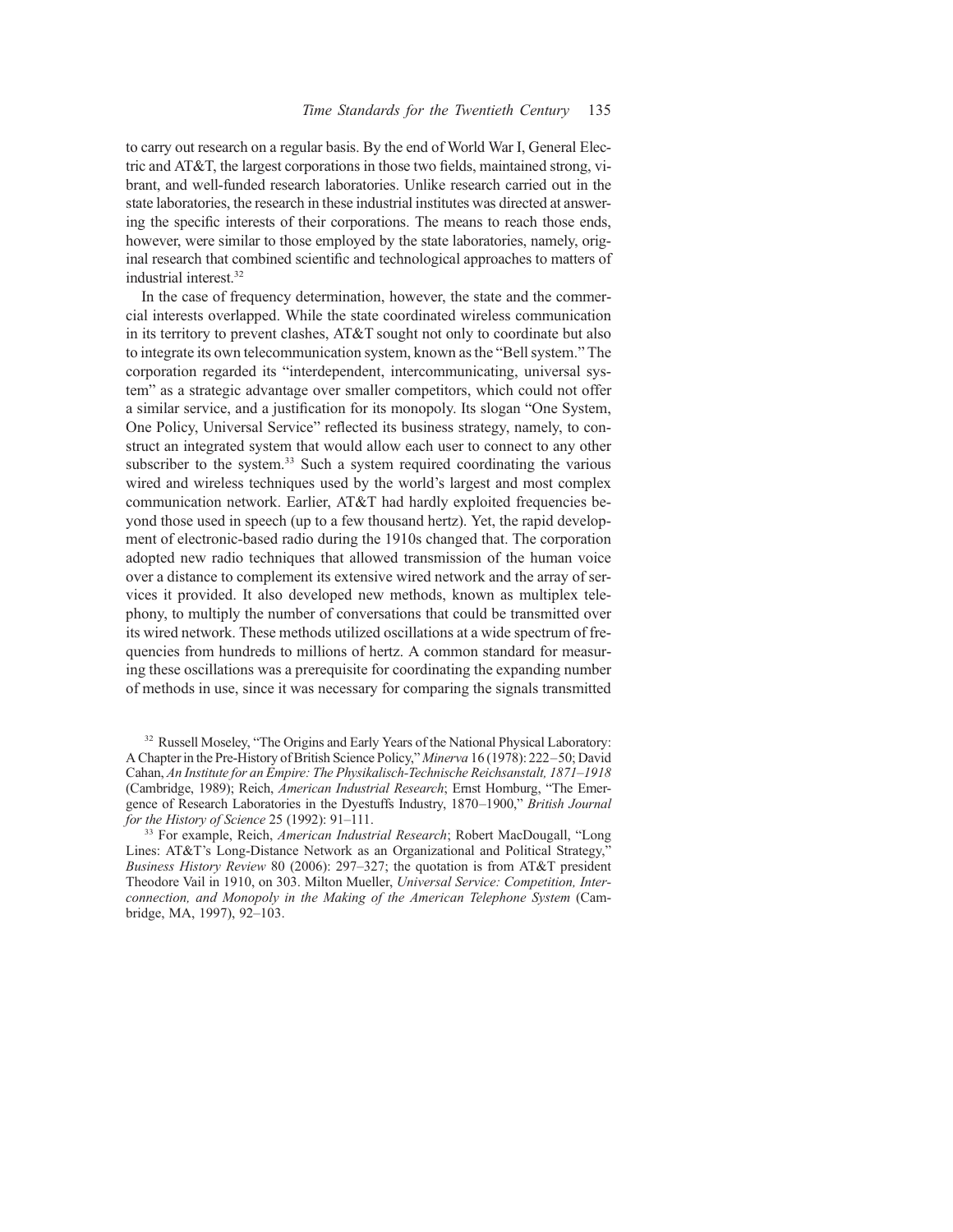in them, and was thus essential for the corporation. Its construction was a task given to a group of researchers with backgrounds in physics and engineering headed by J. W. Horton, a physics graduate, at the corporation's research department.

Like David Dye's group at the NPL, Horton's group employed the triodetuning-fork techniques developed during the war to construct a frequency standard that could be used to "cover the entire range between a few cycles per second and several million," and whose "absolute value . . . is known to be one part in 100,000." Put into practice in 1923, this standard surpassed the system of the NPL in two respects. First, it operated continuously, providing a reference that could be always consulted; and, second, it drove its own clock, controlled by the vibration of the tuning-fork circuit—the first electronic clock. Through this clock the researchers monitored the precision of their frequency standard by continuously comparing its rate to that of a pendulum clock and to the time signals received from the Naval Observatory's astronomical clock, ensuring its high accuracy.

Using the wired and the wireless network of the corporation, this new standard allowed the dissemination of unprecedentedly exact frequencies to the remote parts of the Bell system. Already in 1921 the group employed a preliminary standard, located in New York, to calibrate equipment in Havana.<sup>34</sup> As a large corporation, AT&T preferred to develop its own system of standards rather than to depend on the standards given by the US National Bureau of Standards (known today as the National Institute of Standards and Technology). From AT&T's perspective the issue was too important to be left to outsiders. The company was large enough to warrant a full system for its own use, making the expenses (amounting to a few years of work and some equipment) inconsequential in comparison to the financial benefits of the system. Still, the big corporation did not completely dispense with the help of the state. It continued to monitor its frequency standard against the navy's astronomical clock.

## IV. AT&T's QUARTZ CLOCK

Novel electronic devices and further research on the behavior of electromagnetic waves led to a continuous increase in the range of the frequencies useful for communication in the 1920s. Beyond the previously used radio waves (still used today for AM broadcasting), the so-called short waves were found to be useful for long-distance communication. Radio experts continued to explore waves shorter than "short waves" (i.e., waves of higher frequency) and exam-

<sup>34</sup> Joseph W. Horton, Norman H. Ricker, and Warren A. Marrison, "Frequency Measurement in Electrical Communication," Transactions of the American Institute of Electrical Engineers 42 (1923): 730–41, 730; Katzir, "Pursuing Frequency Standards," 5–10.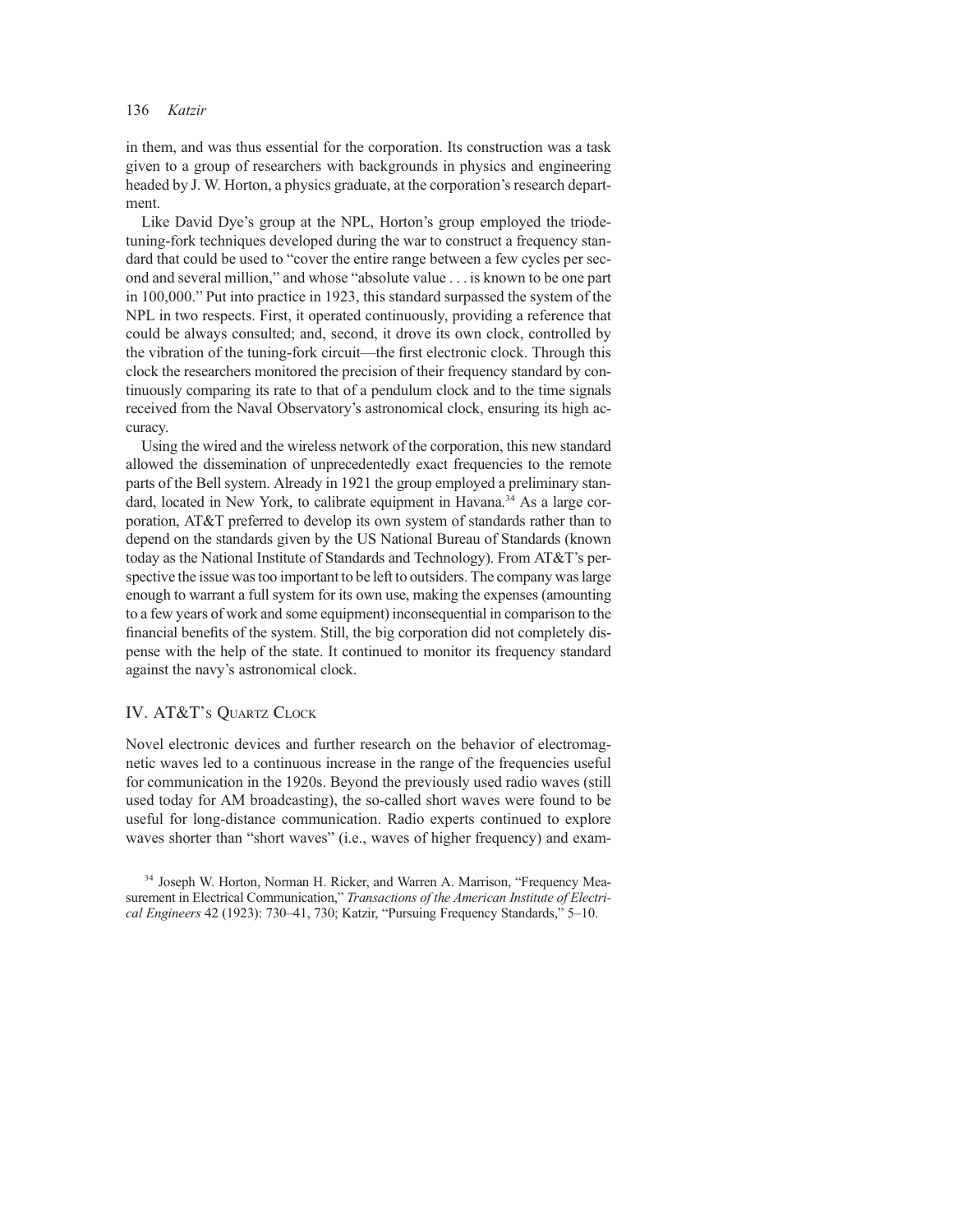ined their application for different uses. Some of these uses, such as radiotelephony and television, were high-stake fields for AT&T. Consequently, by 1928 the corporation required a frequency standard that would reach frequencies of several hundred million hertz, a hundred times higher than five years earlier. In light of these concrete technological demands, Horton's group had to extend its accurate standard to higher frequencies. Further multiplying the oscillation of their tuning-fork circuit was possible, but it required a delicate, and thus problematic, procedure.<sup>35</sup>

Moreover, while the tuning fork could be used to measure the frequency of a radio transmitter, it did not offer a practical method of setting its frequency to a particular value. In 1923–24, however, such a method of frequency control became almost imperative as the corporation developed a system of national broadcasting. To prevent mutual interference, two nearby transmitters either had to use totally different frequencies or had to keep their frequencies at the same value within 50 hertz (i.e., to a difference of less than one in ten thousand). Since the corporation wanted to cover large areas with the same programs, and it used quite a few transmitters, it opted to keep the frequencies at the same value, which required coordination between all the transmitters.<sup>36</sup> As with the early trains, which employed clocks for this end, coordination was gained by providing instruments that oscillated at an identical pace—not properly clocks but devices for frequency control. In both cases, as well as with earlier overseas navigation, the extension of the territorial units led to a tighter form of synchronization (of time, or of frequency). Radio waves, moreover, traversed economic and political boundaries more quickly and easily than trains. Therefore, their use in one place often influenced reception in distant locations. To prevent mutual interference, regulating agencies required users to keep strictly within their allocated radio frequencies. The problem of interference between distant transmitters intensified in the shortwave region where transmissions reached the far ends of the earth, indicating a need for a global coordination. Radio technology thus challenged compartmen-

<sup>35</sup> Warren A. Marrison, "Some Facts about Frequency Measurement," Bell Laboratories Record 6 (1928): 385; Lloyd Espenschied, "The Origin and Development of Radiotelephony," Proceedings of the Institute of Radio Engineers 25 (1937): 1101–23; Russel W. Burns, "The Contributions of the Bell Telephone Laboratories to the Early Development of Television," History of Technology 13 (1991): 181–213; Burns, Television: An International History of the Formative Years (London, 1998), 220–41; Joseph W. Horton and W. A. Marrison, "Precision Determination of Frequency," Proceedings of the IRE 16 (1928): 142.<br><sup>36</sup> Chen-Pang Yeang, "Characterizing Radio Channels: The Science and Technology

of Propagation and Interference, 1900–1935" (PhD diss., Massachusetts Institute of Technology, 2004), 327–56; Hugh Richard Slotten, Radio and Television Regulation: Broadcast Technology in the United States, 1920–1960 (Baltimore, 2000), 24–26; Warren Marrison to William O. Baker, 12.7.1977 (AT&T Archives loc: 86 08 03 02).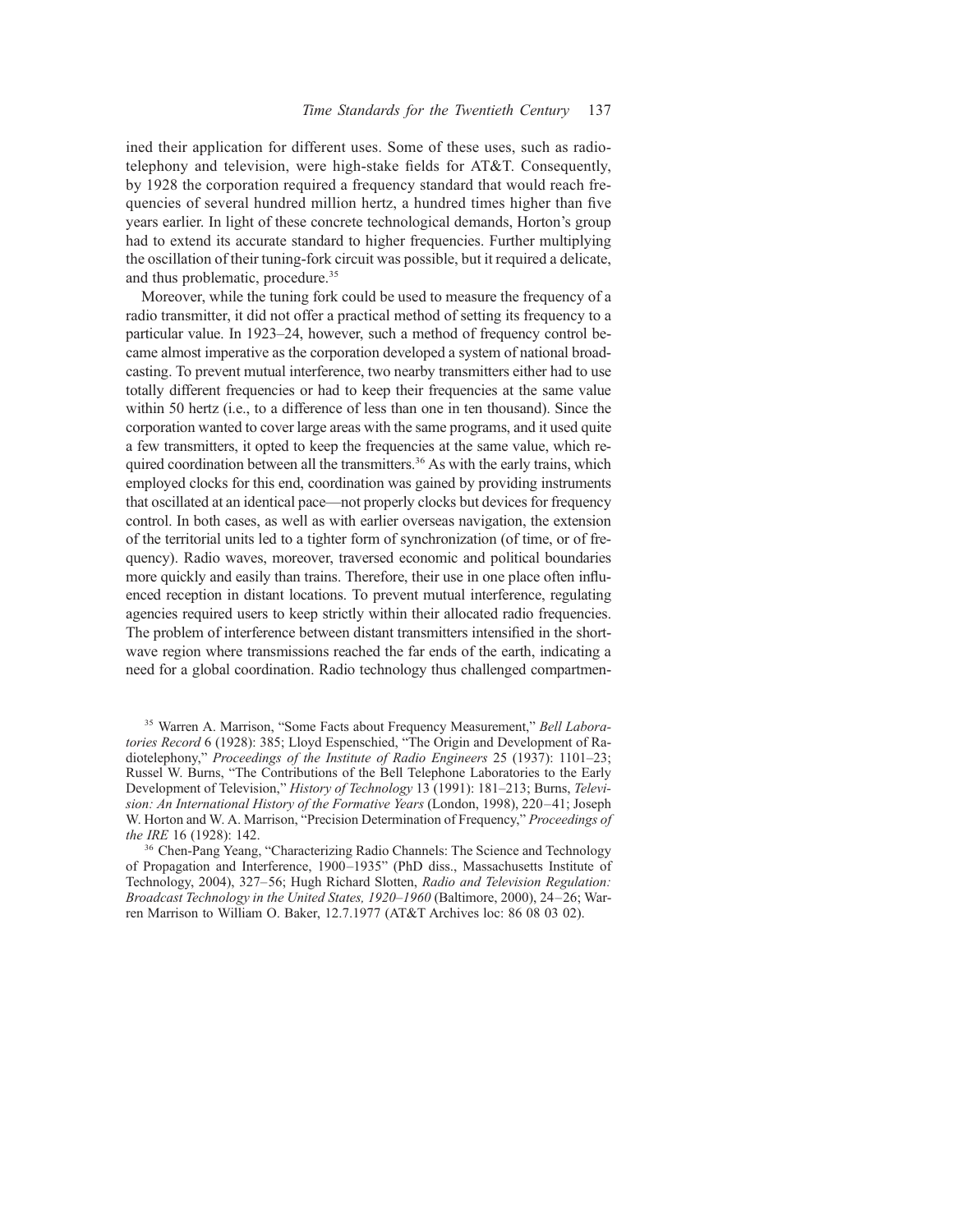talization by political and economic territories, even when its users did not attempt to challenge boundaries.<sup>37</sup>

The new method of crystal frequency control provided AT&T with an answer for the two technological problems mentioned above: establishing a standard for high frequencies and controlling radio frequencies. Like the tuning-fork frequency standard, crystal frequency control originated in war research, albeit not from attempts to improve communication but rather from an effort to locate submarines. The strategic threat posed by German U-boats led to concentrated research on submarine detection in France and Britain. In early 1917, following an idea of the Russian émigré inventor Constantin Chilowsky, the French physicist Paul Langevin designed a practical method for locating submarine objects by reflecting ultrasonic waves off of them, a method known today as sonar. To produce the ultrasonic waves and to detect their faint echoes in ocean waters, Langevin employed the piezoelectric effect in quartz. The piezoelectric effect is the phenomenon by which a change of pressure on certain crystals generates opposite charges at its ends and the converse effect where electric voltage induces mechanical pressure in the crystal. Since its discovery in 1880, scientists had examined piezoelectricity and its relations to broader issues in physics and crystallography as "pure science" unrelated to any possible application—but the utilization of piezoelectricity for sonar changed that. Suddenly, Langevin's vibrating piezoelectric crystal became the object of intense practical research by the Allied scientists and engineers.<sup>38</sup>

With the end of hostilities, one of these researchers, Walter Cady, an American physics professor, turned his attention to an open-ended, and in this sense scientific, study of vibrating piezoelectric crystals unrelated to their use for submarine detection. He soon discovered that when quartz crystals vibrated at their "resonance frequency" (the frequency at which they provide the lowest resistance to vibration) their electrical properties changed sharply. Moreover, he observed that the crystals kept a highly stable resonance frequency. These natural properties of the crystals suggested to Cady that quartz crystals embedded in electronic circuits could be used as frequency standards for the radio range. Furthermore, in early 1921 he devised a method of harnessing the vibrating crystals to control the frequency of electronic circuits, forcing the circuits to oscillate at

<sup>37</sup> The interwar period is portrayed as an era in which territoriality became a strong organizing principle in human affairs; yet frequency allocation and synchronization in telecommunication suggest that contrary globalizing forces were already active during that time, even if the principle of territoriality was not shaken until the 1970s. Charles S. Maier, "Consigning the Twentieth Century to History: Alternative Narratives for the Modern Era," American Historical Review 105 (2000): 807–31.

<sup>38</sup> Shaul Katzir, "Who Knew Piezoelectricity? Rutherford and Langevin on Submarine Detection and the Invention of Sonar," Notes and Records of the Royal Society 66 (2012): 141–57.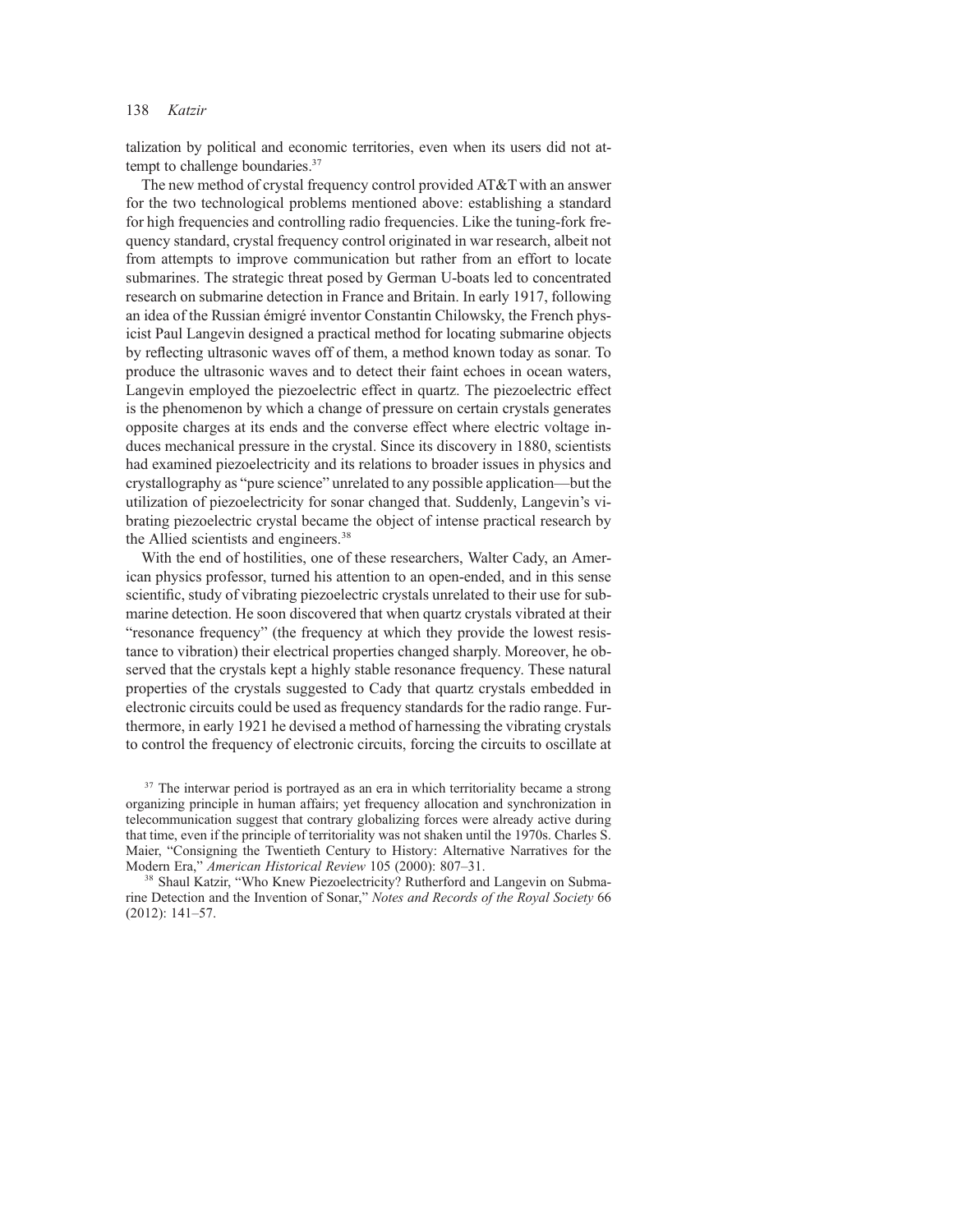the known stable resonance frequency of the quartz. Like his colleagues at AT&T, Cady realized that techniques for controlling frequencies could find many important applications in telecommunication.39

Researchers at AT&T were not the only ones who adopted crystal frequency control for their needs. They were, however, unique in employing it for the two distinct, though connected, aims of establishing standards and controlling the frequencies of their senders. Other commercial companies, such as General Electric, the Radio Corporation of America (RCA), and Westinghouse, also studied, developed, and employed crystal frequency control for radio transmitters. Yet they did not have a clear interest in measurements and standards. AT&T was the only corporation that devoted a great deal of research to absolute measurement, due to its interest in integrating its complex system.<sup>40</sup> National research institutes that developed standards, such as the Bureau of Standards, the NPL, and the PTR, on the other hand, did not develop methods for controlling transmitters' frequencies. The combination of the two aims within the same group at the AT&T research laboratory led to concentrated research on piezoelectric techniques. Even when the applicability of the quartz crystal to the corporation's primary frequency standard seemed questionable, research continued, since the method was still deemed useful for controlling frequencies in its broadcasting system. A basic standard for the Bell system should have reached not only the high frequencies exploited by new radio techniques at the high end of the spectrum but also the low frequencies at the lower acoustic end of the spectrum. Moreover, only oscillations at low frequencies could drive a clock mechanism and thus enable a comparison between the rate of the corporation's basic standard and the astronomical standard of time. This comparison was necessary in order to establish a standard that could replace the tuning fork. To reach these relatively low frequencies, it was necessary to devise a method that would produce oscillations at an exact known fraction of the high frequency of the quartz resonator. AT&T needed such a method for use in multiplex telephony as well. The financial benefits were obvious, as these novel methods would obviate the need to multiply expensive copper wires. Yet multiplex telephony exploited fre-

<sup>39</sup> Shaul Katzir, "From Ultrasonic to Frequency Standards: Walter Cady's Discovery of the Sharp Resonance of Crystals," Archive for History of Exact Sciences 62 (2008): 469–87; Katzir, "War and Peacetime Research on the Road to Crystal Frequency Control," Technology and Culture 51 (2010): 99–125.

<sup>40</sup> Christopher Shawn McGahey, "Harnessing Nature's Timekeeper: A History of the Piezoelectric Quartz Crystal Technological Community (1880–1959)" (PhD diss., Georgia Institute of Technology, 2009), 111–12, and passim. In 1928, Bell Labs was mentioned along with the Navy Department and the Bureau of Standards as the only US organizations making absolute measurements of piezo-resonators. I have found no hint of interest in the task from a commercial company outside the United States. J. H. Dellinger, "The Status of Frequency Standardization," Proceedings of the Institute of Radio Engineers 16 (1928): 582.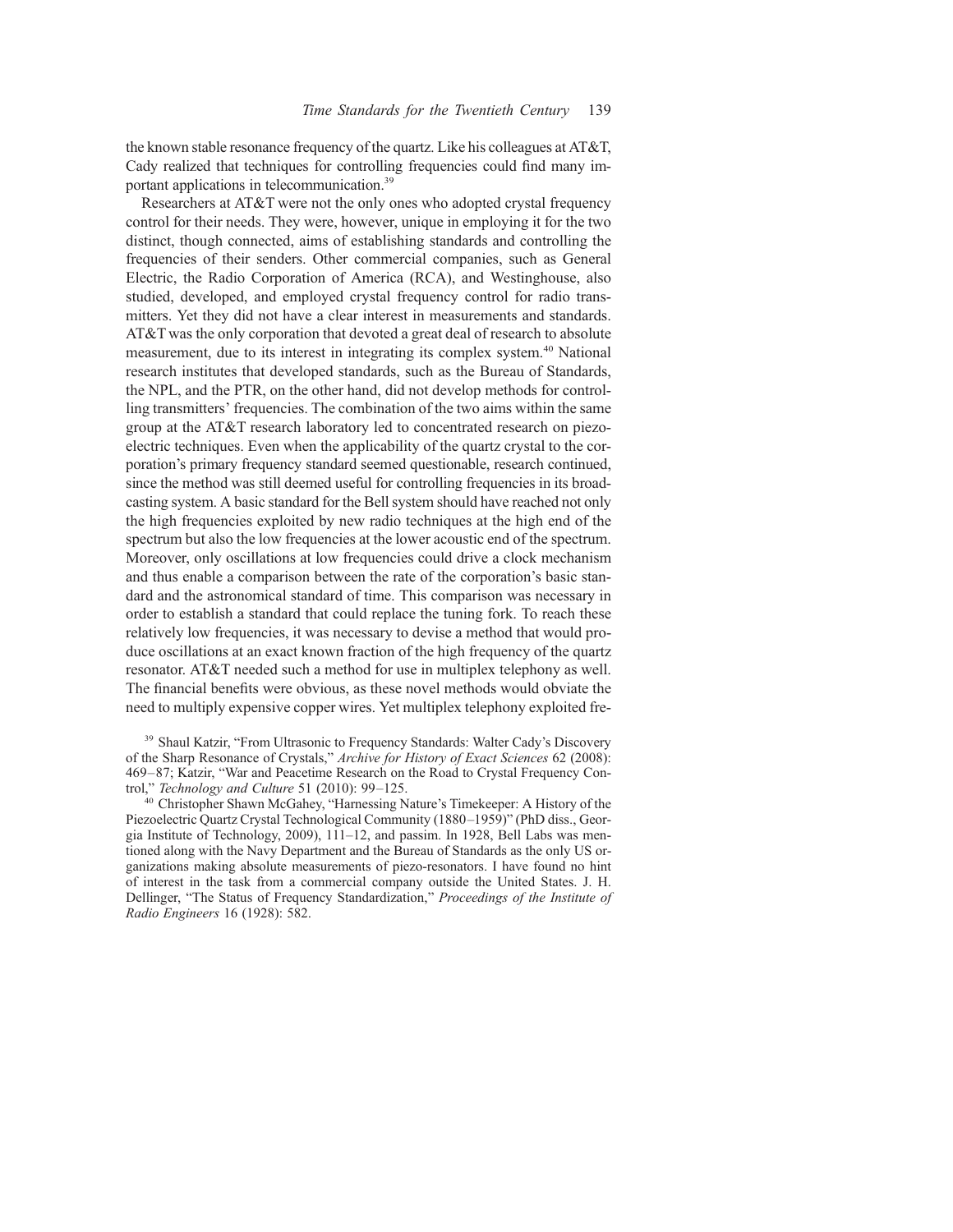quencies lower than those produced by the quartz crystals.<sup>41</sup> To employ crystals for that end, the corporation needed a way to reduce their high frequency. A few specific technological aims thus converged at the telecommunication giant because of its size and its comprehensive character—that is, its interest in controlling, or at least using, the various practical means of voice and picture telecommunication.

Within Horton's group, the design of a reliable method for reaching an exact known fraction of a high-input frequency was assigned to a subgroup headed by Warren Marrison in 1924. Marrison, who had an academic education in physics and practical experience in radio, had suggested and experimented with quite a few methods, most of them based on electronic manipulations. In January 1927 he designed a rather complex circuit that he and his colleagues found powerful and stable enough to incorporate into a new frequency and time standard based on a quartz crystal. By summer, the group had constructed the first quartz clock as part of the corporation's frequency standard. Like the tuningfork system, which it replaced, the new standard enabled the corporation to reach a wide range of frequencies. Furthermore, the new quartz standard improved on the accuracy of its predecessor and could disseminate a highly exact frequency value and thereby an exact time standard for the whole Bell system, and thus for almost any corner of the United States. Each electromagnetic wave of an exact frequency carried with it the rate of the standard and the clock located at the company's laboratory in New York.<sup>42</sup>

The quartz clock driven by the crystal resonator reached an accuracy of one hundredth of a second a day, equal to that of the best contemporary pendulum clock, the culmination of 250 years of horology. The accuracy of the new standard exceeded the immediate needs of the Bell system (although similar high needs were forecast). Still Marrison kept refining the system to improve its accuracy. From a purely practical perspective, one can observe here an excess of precision, suggesting the influence of forces not directly connected to business aims, even in the research inside the commercial company. One of these forces was the power of inner technological dynamics, which calls for further refinements of an existing system—especially when, as in this case, the system in question was a new one open to substantial improvements. Another such force originated in an ethos of exactitude in science and especially in metrology, where accuracy was regarded as an end in itself. This ethos and related practices

<sup>&</sup>lt;sup>41</sup> E. H. Colpitts and O. B. Blackwell, "Carrier Current Telephony and Telegraphy," Transactions of the American Institute of Electrical Engineers 40 (1921): 205–300. <sup>42</sup> Marrison notebooks 1444 and 2161 from 1924–1927, in AT&T Archives; Katzir,

<sup>&</sup>quot;Pursuing Frequency Standards," 12–17; Horton and Marrison, "Precision Determination of Frequency"; Warren A. Marrison, "A High Precision Standard of Frequency," Proceedings of the Institute of Radio Engineers 17 (1929): 1101–22.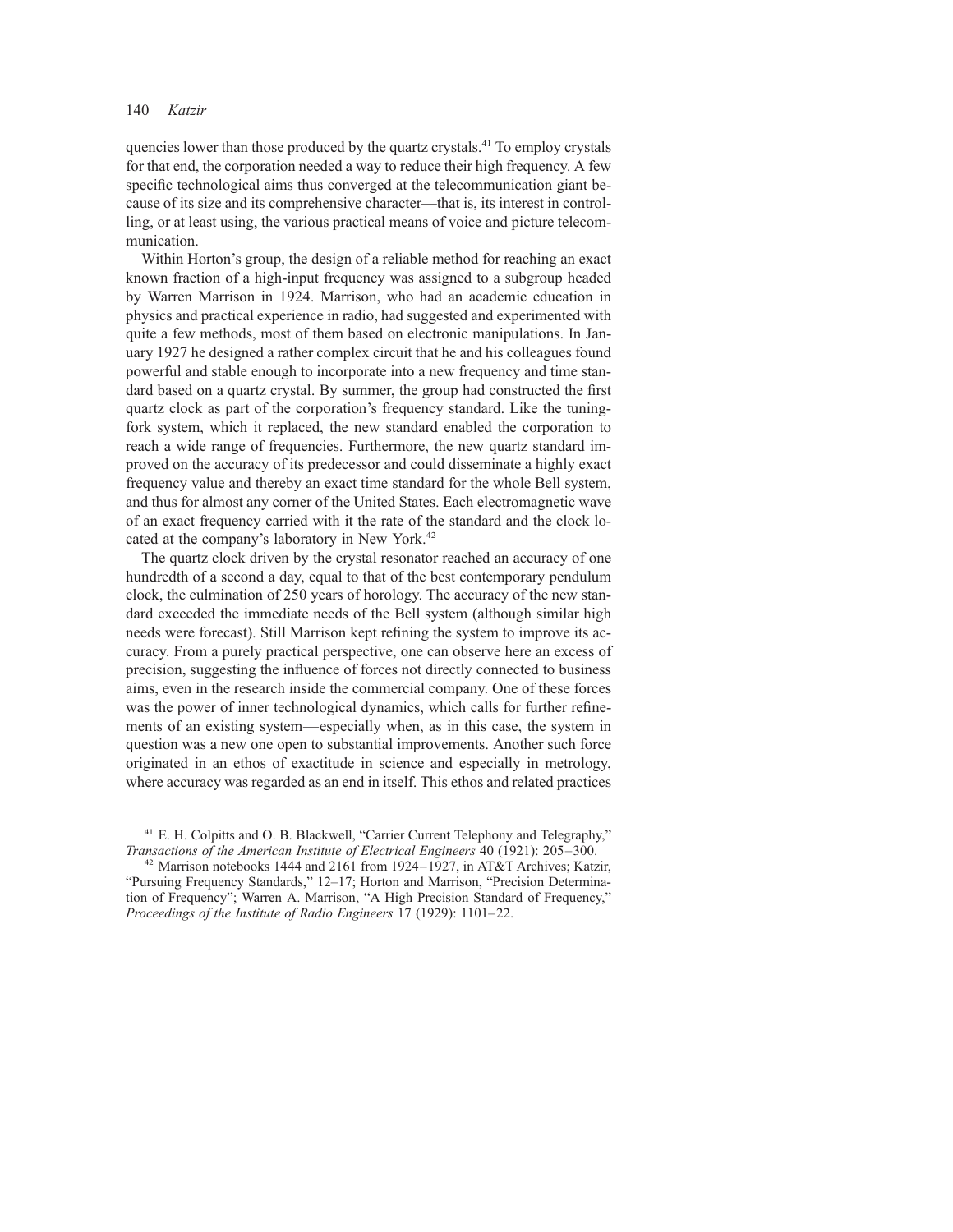had roots both in the exact sciences and in the traditions of high-end artisans, including clockmakers and makers of scientific instruments.<sup>43</sup> Although Marrison's quartz clock was developed for the specific needs of electronic communication, scientific research led to the new frequency-control method and the scientific ethos of exactitude contributed to the high level of precision that it attained.

#### V. A Few Roads to a Quartz Clock

One could, it seems, end the story at this point, viewing the invention of the quartz clock as a result of the following factors: the developing field of electronic telecommunication, the mobilization of scientists and engineers for World War I research, the monopolistic interests of AT&T, and the scientific research that enabled the technological innovations. This, however, would be only a partial picture of the developments that led to the quartz clock and the conditions that spread the technology. While AT&T constructed the quartz clock to ensure its monopoly, other organizations developed technologies for dividing the high frequency of the crystal resonator that enabled the construction of a quartz clock for a few different and even contradictory aims (table 1). As mentioned above, AT&T was concerned with integrating its system; similarly, national laboratories had an interest in coordinating and regulating telecommunication within their own spheres of authority. Measurement units, however, were viewed as universal quantities, which should have an accepted global value. The fact that radio transcended political borders further highlighted the need for international agreement. Consequently, national laboratories conducted an international comparison of standards, disseminating quartz measurement techniques that would lead to an additional method for constructing a clock. Technologies for reaching a known fraction of an input frequency could be used not only for central control of radio communication (as had been done by Bell and the national agencies) but also for self-control and decentralization. Other agents thus developed related technologies that would allow accurate, inexpensive, and relatively simple manipulation of radio frequencies, enabling smaller users to cope with the increasing level of precision in the field. This impetus toward decentralization originated in the competition inside the private sector and, more significantly, in academic research that aimed at assisting independent users. This impetus and the research in the national laboratories resulted in a dissemination of accurate quartz techniques to a large group of users. Moreover, it led to a variety of meth-

<sup>&</sup>lt;sup>43</sup> J. L. Heilbron, *Weighing Imponderables and Other Ouantitative Science around* 1800 (Berkeley, CA, 1993); Klaus Hentschel, "Gauss, Meyerstein and Hanoverian Metrology," Annals of Science 64 (2007): 41–75; M. Norton Wise, ed., The Values of Precision (Princeton, NJ, 1995).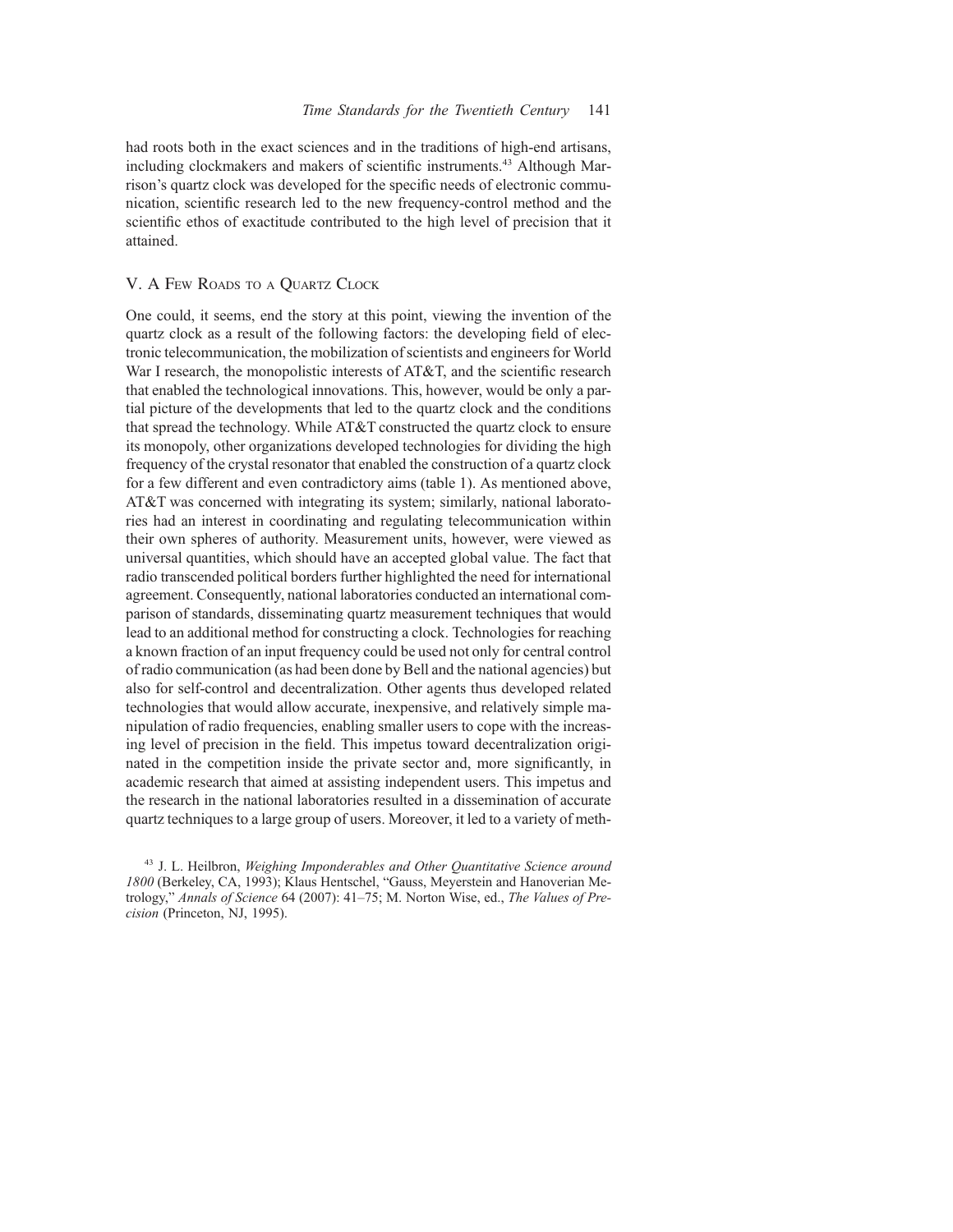| Date           | Inventor                      | Organization                | Immediate Aim                                                | General Goal                                   |
|----------------|-------------------------------|-----------------------------|--------------------------------------------------------------|------------------------------------------------|
| Jan. 1927      | Marrison                      | AT&T                        | precise wide-range<br>frequency<br>standard                  | integrating the<br>Bell system                 |
| Feb. 1927      | Clapp                         | Shortwave<br>lab, MIT       | obtaining many<br>frequencies from<br>one quartz<br>standard | developing<br>inexpensive<br>radio methods     |
| June 1927      | van der Pol &<br>van der Mark | Philips                     | unclear whether there<br>was a specific aim                  | improving radio<br>electronics                 |
| Aug. 1927      | Vecchiacchi                   | Italian naval<br>laboratory | measuring quartz<br>frequency;<br>high frequency<br>standard | frequency<br>standards for<br>radio            |
| Late 1927? Dye |                               | <b>NPL</b>                  | precise frequency<br>standards for<br>radio range            | regulating<br>electromagnetic<br>communication |

TABLE 1 Methods Enabling the Construction of Quartz Clocks

ods for constructing a quartz clock, which prevented AT&T from monopolizing the device and enabled its spread.

Like his counterparts at AT&T, Dye at the British NPL looked for a substitute for its laboratory tuning-fork standard that would cover the increasingly high frequencies used in radio communication by the armed forces, by amateurs, and by commercial companies. By early 1928, he had constructed a complete frequency standard based on quartz. As a complete system, it included a quartz clock driven by the same resonator that determined the frequencies for comparing its pace to that of an astronomical clock. By the time the details of a more elaborate system were published six years later, the laboratory had built one of the most exact clocks to date. The lengthy research on the frequency and time standard reflects the high priority given to accuracy in the laboratory—an accuracy important for maintaining the state's role as the arbiter on standards. Indeed, the NPL was widely recognized for its expertise in setting high standards of measurement.44

With all his interest in accuracy, Dye had not begun research on the employment of quartz before Cady arrived at the NPL with his piezoelectric resonator in 1923 to compare the British standard with other national frequency standards. The initiative for this international comparison was Cady's own, although he had no official role either in government or in a corporation with an interest in the re-

<sup>44</sup> Dye and Essen, "Tuning Fork as Primary Standard"; Dellinger, "Frequency Standardization," 582; Katzir, "Pursuing Frequency Standards," 23–24.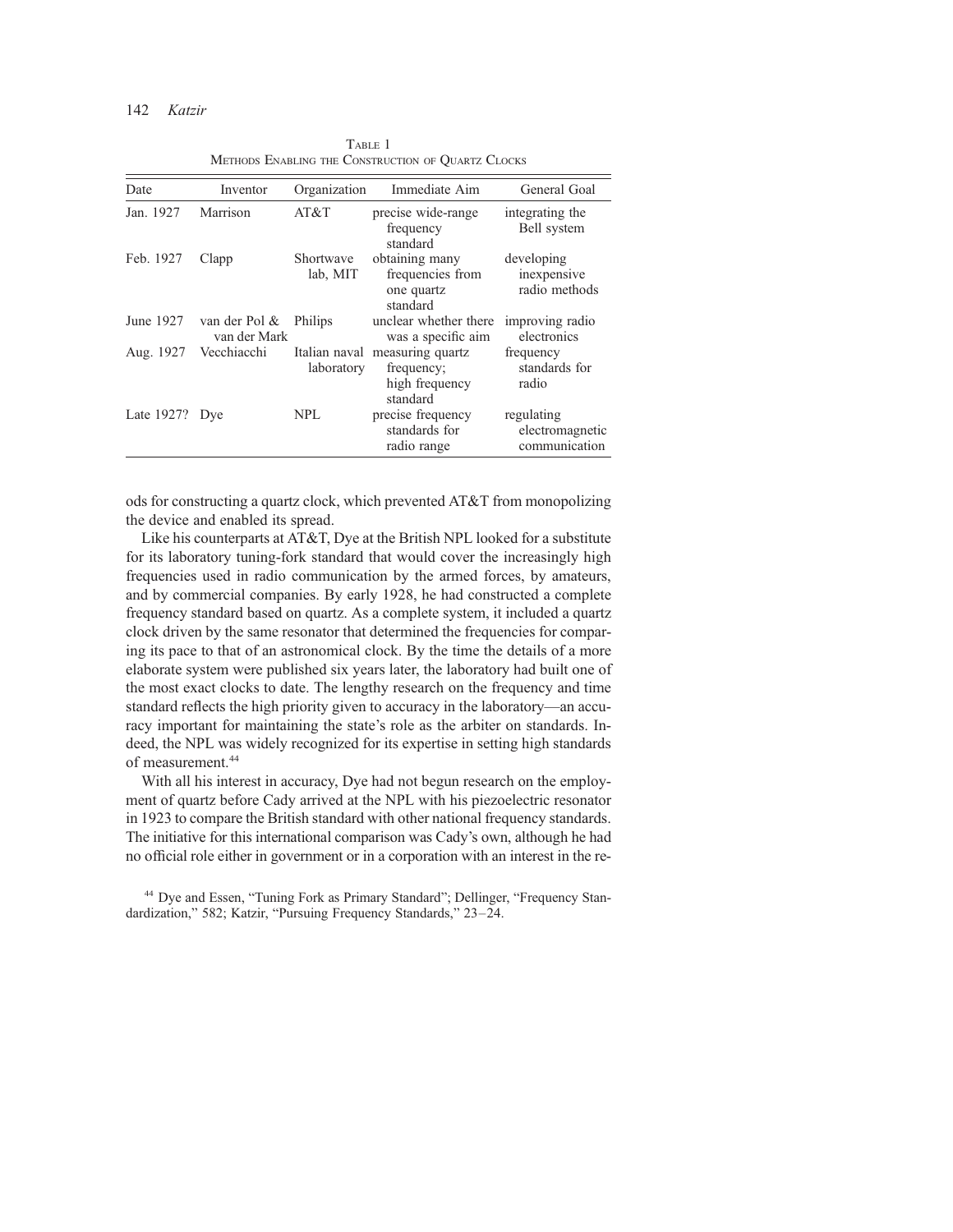sults. He suggested using his new quartz frequency standard as a universal yardstick for the American Bureau of Standards, which supported the initiative. Cady also enjoyed the collaboration of the French, Italian, and British civilian and military laboratories responsible for determining frequencies in their countries. The internationalist spirit that characterized the exchange of knowledge in science and technology seemed to influence Cady and his partners at the various laboratories. Still, internationalism did not always prevail over national political considerations: in the aftermath of World War I, the comparison by Cady's group left out Germany despite its important scientific establishment. Yet the waning of the boycott on German science helped lead to the inclusion of the German PTR in the international comparisons that were organized by the Bureau of Standards between 1925 and 1928 and facilitated the spread of piezoelectric frequency techniques to Germany.

Beyond the interest of these institutes in accuracy, which required that all laboratories agree in their measurement of frequency, other practical considerations also prompted global coordination. Since radio waves traversed territorial boundaries, commonly accepted standards for measuring their frequencies were required. Agreement about precision in time measurement, as manifested through frequency determination, was needed not only for exact geodesic measurement at the beginning of the century but also for the daily coordination of radio communication. After regular broadcasting had made radio transmission international in the relatively narrow territorial scope of the European states, shortwave technology made it global. The different laboratories modified and refined their frequency-measuring methods to agree both with one another and with absolute time measurement by astronomical clocks. These governmental agencies thus advanced the globalization of frequency standards. While private corporations were seen as a major force of globalization in the late twentieth century, they contributed little to this process, probably because their international character was not strong at the time. Scientists and engineers, in contrast, took an active role in the international distribution of knowledge and methods for constructing and coordinating standards. They published their findings, read one another's contributions, and implemented new ideas in their own systems.45

This global exchange led to the invention of another method that enabled the construction of a quartz clock by Giancarlo Vallauri and his assistant Francesco

<sup>45</sup> The exchange of information between these laboratories can be seen in the similarities between methods used in different places and the references to foreign methods and publications; some of these are mentioned in Dellinger, and in W. G. Cady, "An International Comparison of Radio Wavelength Standards by Means of Piezo-Electric Resonators," Proceedings of the Institute of Radio Engineers 12 (1924): 805–16; Dellinger, "Frequency Standardization"; Brigitte Schroeder-Gudehus, "Challenge to Transnational Loyalties: International Scientific Organizations after the First World War," Science Studies 3 (1973): 93–118.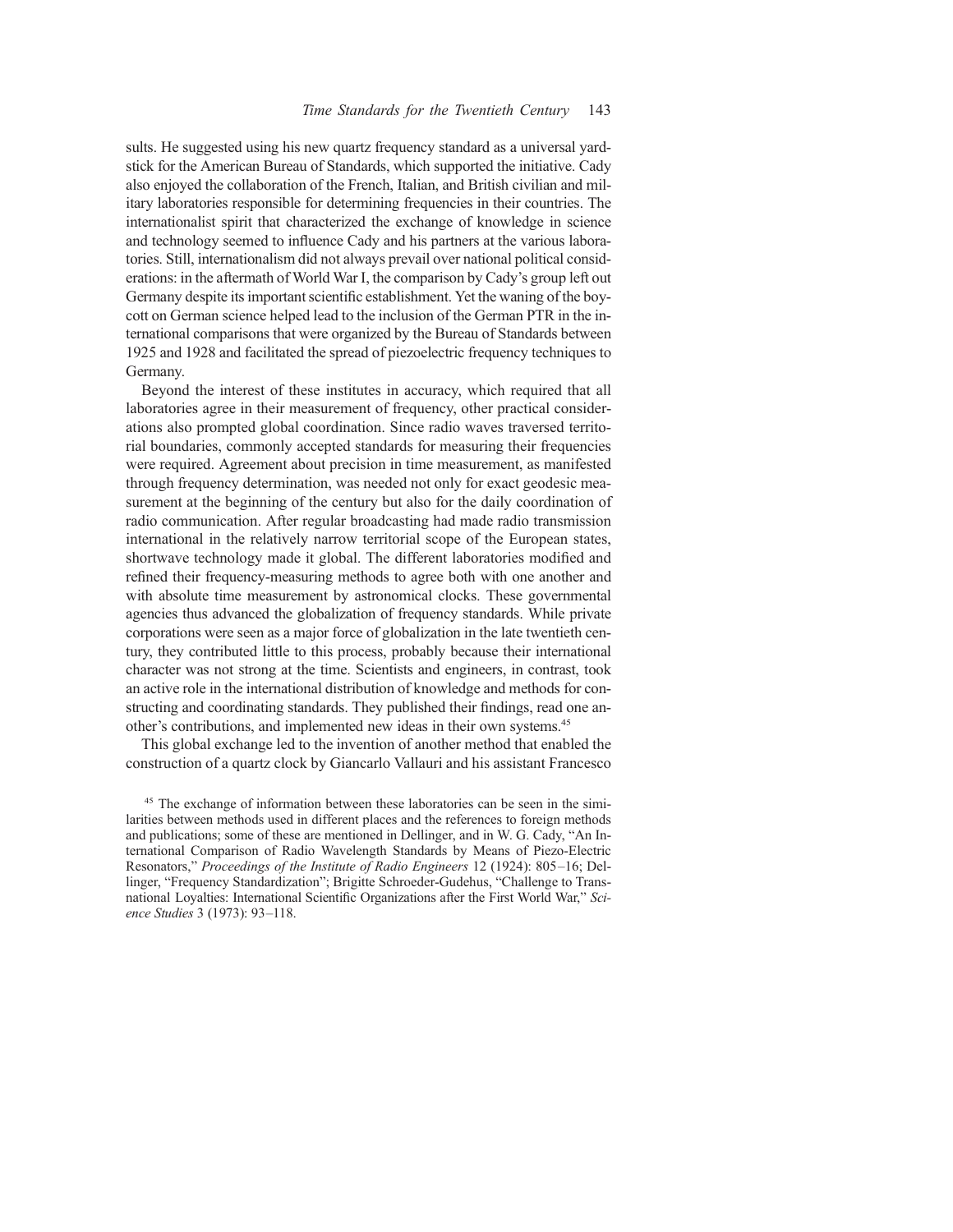Vecchiacchi at the Italian Navy's Istituto Elettrotecnico e Radiotelegrafico. It was only the international comparison effort that prompted the Italian institute to study piezoelectric resonators. In preparing for the second comparison organized by the Bureau of Standards in summer 1927, the Italian team modified a method that had been used previously by researchers at the Bureau of Standards. Comparing the frequency of their own tuning-fork standard to that of a crystal oscillator, they found unexpectedly that the crystal control circuit could "lock" the frequency of a connected circuit. In view of the task associated with their participation in the international comparison, Vecchiacchi suggested a way to use this effect for dividing the frequency of the crystal to allow direct comparison of its high frequency to a clock. The product of this method was equivalent to those of Marrison and Dye. The Italians did not construct a clock mechanism, however; they were satisfied with comparing their frequency standard to an external clock for merely 135 seconds. Vallauri and Vecchiacchi's concern for high accuracy did not match that of Dye or Marrison, and they did not construct a permanent standard based on their method.46

A similar aim of using crystal frequency control in radio led James Clapp to devise his own method for reducing the high frequencies of the quartz resonator. Based on the known multivibrator, which hitherto had been used only to multiply frequencies, his method could be used to drive a quartz clock. Clapp worked at the shortwave research laboratory of MIT, which had been established by its department of electrical engineering with funds from the radio enthusiast Colonel Edward Green. Although it was an academic institute, the MIT laboratory shared the interest of the national laboratories in employing scientific methods for the advancement of technology, in this case especially for the benefit of independent radio operators (small broadcasters and amateurs). The development of sophisticated measuring instruments allowed regulating agencies to require higher stability in the frequencies employed by such users, who often could not afford to buy the expensive instruments that were needed to comply with the regulations. In February 1927, Clapp had these users in mind when he established a relatively cheap and uncomplicated method for accurately reaching many frequencies from one affordable quartz crystal oscillator.<sup>47</sup> His work grew out of a democratic, egalitarian impetus to use technology as an opportunity to empower individuals, including the poor (without aiming at economic equality). In this case, Clapp aimed to decentralize the power to determine exactitude, so that

<sup>46</sup> G. Vallauri, "Confronti fra misure di frequenza per mezzo di piezorisuonatori," L'Elettrotecnica 14 (1927): 445–52; Vallauri, "Confronti fra misure di frequenza per mezzo di piezorisuonatori," L'Elettrotecnica 14 (1927): 682–84; Francesco Vecchiacchi, "Applicazione all'oscillografo catodico della demoltiplicazione statica di frequenza," L'Elettrotecnica 15 (1928): 807. <sup>47</sup> James K. Clapp, " 'Universal' Frequency Standardization from a Single Frequency

Standard," Journal of the Optical Society of America 15 (1927): 25–47.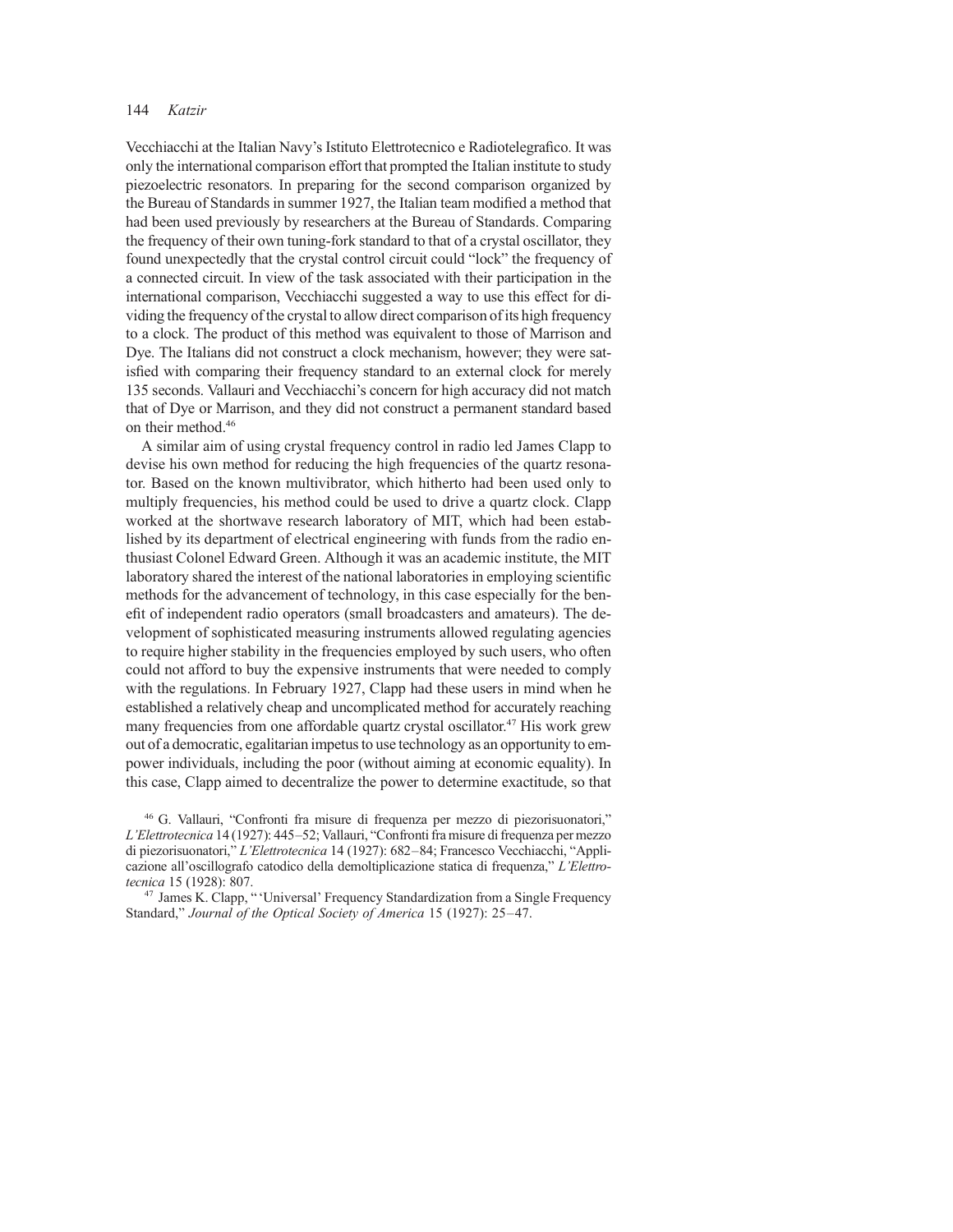a large number of radio experts and amateurs would have that ability without being dependent on big corporations and state agencies. This effort ran counter to that of AT&T, which invested in exactitude in order to preserve its monopolistic power.48 Still, Clapp did not suggest any radical change; his system was based on authorizing standards, as the certified factory value of the piezoelectric oscillator was the basis of the procedure. His contribution was to suggest a way in which individuals might conform to the shared standard rather than having to establish their own independent ones. As with the diffusion of clocks, the spread of this exact measurement method enabled amateurs to attain stable and precise frequencies, and in the process to adopt the discipline of the frequency standard.

The same tendency toward decentralization of power can be seen in Clapp's construction of a quartz clock for the General Radio Company (GR), a modestsized company that specialized in producing measurement instruments for small laboratories and radio amateurs. In 1928 he worked with the physicist Lewis Hull on a system for calibrating secondary crystal frequency standards, which the company marketed for radio stations. The system relied on one stable "primary" quartz oscillator, which also drove a clock mechanism using the method that Clapp had developed at the shortwave laboratory. Clapp and Hull used the clock to monitor the frequency of the crystal by comparing it to the time signals from the navy astronomical clock. Their system attained a precision that had previously been achieved only by large organizations such as national laboratories or AT&T. Moreover, while national and large commercial laboratories—such as the NPL, Bell Labs, and, following them, the PTR—constructed quartz clocks only for their own use, GR soon designed and constructed its own quartz clock and put it on the market. This clock was still a rather large laboratory device, but it nonetheless contributed to the process of decentralization. Moreover, it was a forerunner of the domestic and personal clocks and watches that followed the miniaturization of electronics in the 1950s.49

While AT&T had filed a few patents related to the quartz clock, it could not employ them to control the field since other organizations used alternative

<sup>48</sup> On the view that the new electric technology offered a route toward a more egalitarian and decentralized society, see Thomas P. Hughes, American Genesis: A Century of Invention and Technological Enthusiasm, 1870–1970 (New York, 1989), 232, 284–85, 303–5.

<sup>49</sup> In 1930, AT&T declined to sell a quartz clock to scientists from California. Instead it directed them to General Radio (AT&T Archives loc. 80 002 02 08). Later the company as well as national laboratories did construct a few clocks for special uses. Lewis M. Hull and James K. Clapp, "A Convenient Method for Referring Secondary Frequency Standards to a Standard Time Interval," Proceedings of the Institute of Radio Engineers 17 (1929): 252–71; McGahey, "Harnessing Nature's Timekeeper," 212–18; Carlene Stephens and Maggie Dennis, "Engineering Time: Inventing the Electronic Wristwatch," British Journal for the History of Science 33 (2000): 477–97; Michael Schuldes, "Erste tragbare, batteriebetriebene Quarzuhr der Firma Patek Philippe," in Graf, Die Quarzrevolution, 52–61.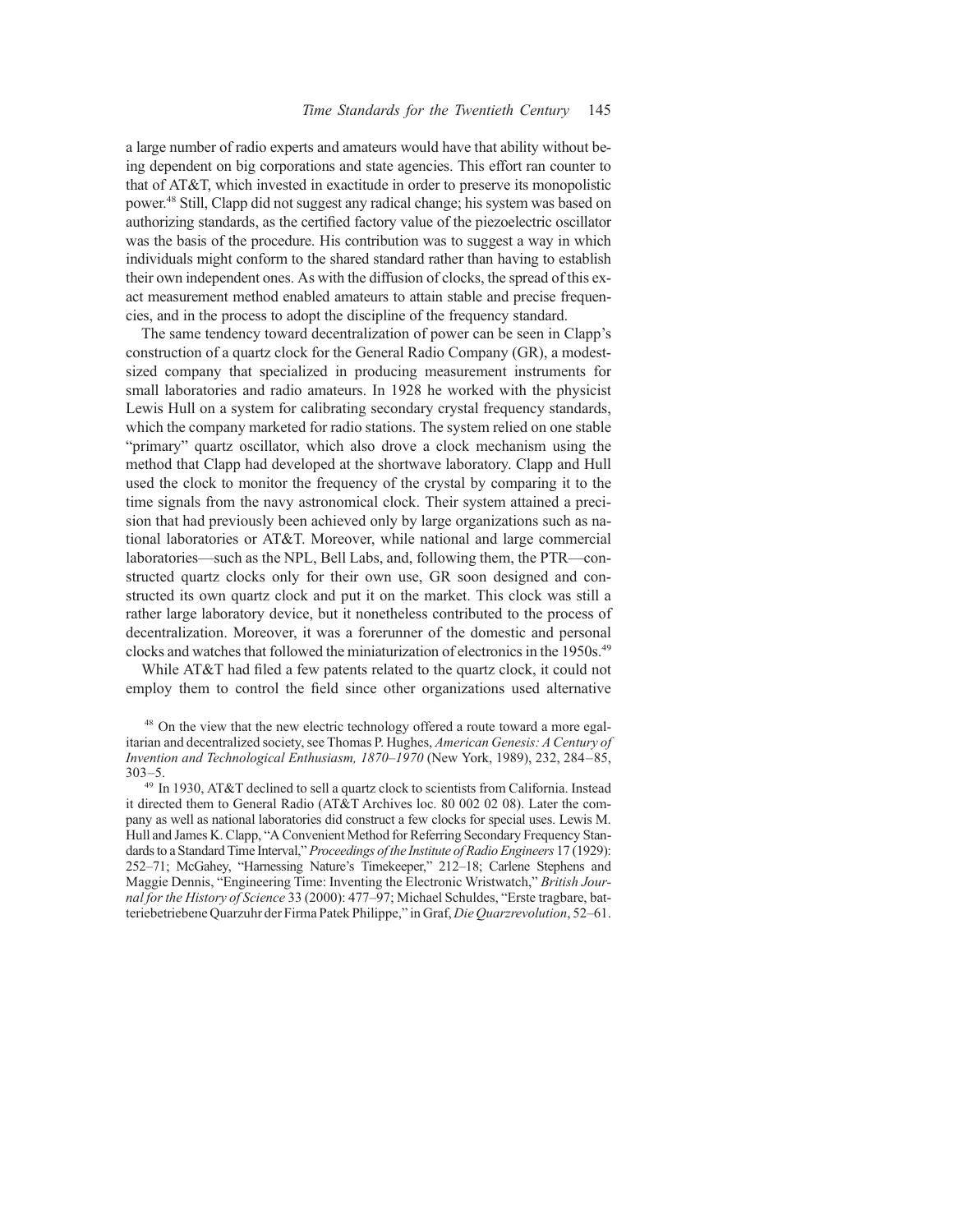methods for dividing the high frequency of the quartz resonator. The limited power of patents in this case was first suggested by the work of Balthasar van der Pol. In February 1927, van der Pol pointed out the general properties of a family of electronic circuits that can oscillate at a stable fraction of an incoming high frequency. This showed that one was not restricted to any specific method to reach the kind of low frequency needed for a quartz clock. With an assistant, Jan van der Mark, he implemented the idea and suggested an original method for frequency "demultiplication." This method could be used to drive a clock mechanism by a quartz resonator, although the two Dutch researchers did not apply it to that end.<sup>50</sup>

By pointing out that the ability to attain stable fractions of high frequencies is shared by a family of circuits, van der Pol contributed to the democratization of frequency and time determination. Yet this was an unintended consequence of his research. A respectable young physicist, van der Pol worked at the research laboratory of the large Dutch electric company Philips pursuing a long-term study of the triode, central to the new markets to which the company was expanding. This research led him to a new equation for the device and for electronic circuits more generally, and to new mathematical solutions.<sup>51</sup> Philips did not share the shortwave laboratory's mission of assisting independent radio operators. Van der Pol's insight about this family of oscillators shows, rather, that sometimes technical-scientific systems have intrinsic properties that determine the conclusions drawn from studying them. In this case, his conclusion favored decentralization by showing that AT&T could not hold a monopoly on the production of quartz clocks. Denying AT&T's monopoly on the technology strengthened the power of the quartz clock itself by facilitating its distribution. Technological systems thus should not be seen as passive material that can be shaped toward any ends that socioeconomic powers might desire; rather, they should be recognized as having an active influence over the way humans develop and use them. Still, while the multiplicity of methods for reducing frequency strengthened decentralization, the use of crystal frequency control to determine highly accurate frequencies allowed a high degree of coordination that was useful for the centralized needs of big corporations and for the regulative power of the state.

<sup>&</sup>lt;sup>50</sup> Balthasar van der Pol, "Über 'Relaxationsschwingungen' II," Jahrbuch der drahtlosen Telegraphie 29 (1927): 118; Balthasar van der Pol and J. van der Mark, "Frequency Demultiplication," Nature 120, no. 3019 (September 1927): 363–64.

 $<sup>51</sup>$  Marc J. de Vries, 80 Years of Research at the Philips Natuurkundig Laboratorium</sup> (1914—1994): The Role of the Nat. Lab. at Philips (Amsterdam, 2005) (with contributions by Kees Boersma), 33–63; Katzir, "Pursuing Frequency Standards," 30–35.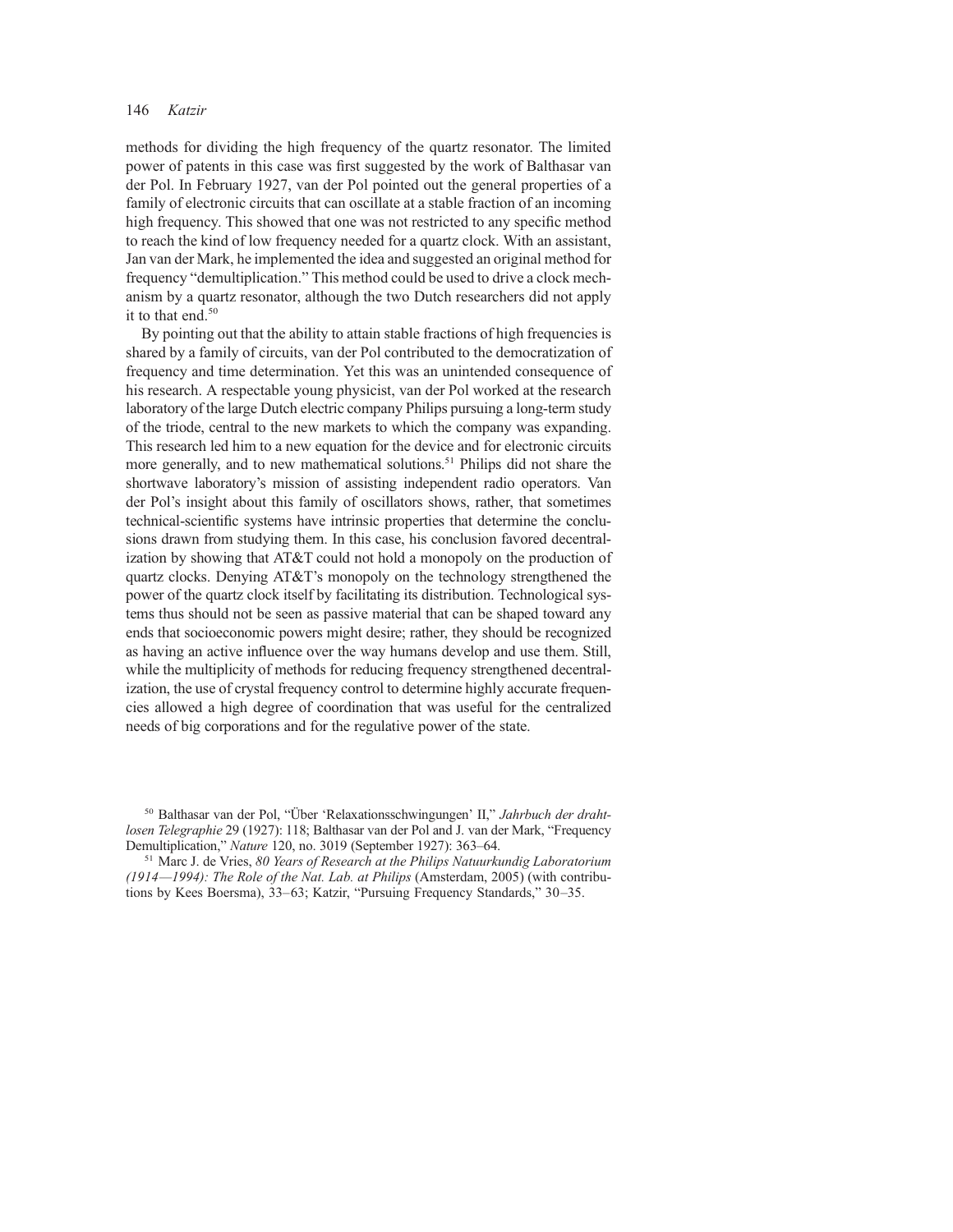#### VI. CONCLUSION

Researchers developed the quartz clock in response to the emerging need for greater precision in frequency measurements and control in electronic communications. During the First World War, scientists working on radio invented new electronicmethods fordeterminingwireless frequency formilitarycommunication. In the aftermath of the war, exact frequency standards became imperative for the monopolistic business strategy of AT&T, which aimed at providing unified telecommunication and broadcasting services. State agencies also required precise frequency measurement standards, in their case to regulate the fast-expanding radio communication network. Consequently, groups at AT&T and the NPL developed tuning fork–based electronic standards and connected them to a clock mechanism. Yet, due to an expansion of the radio spectrum and to commercial and military interest in controlling frequencies, these and other laboratories turned to the new crystal frequency-control technology. The new method also allowed a still higher level of accuracy in measuring frequency and time. This striving for perfection originated not only in the unprecedented need for precision in electronic communication but also from a scientific ethos of exactitude. While researchers at the big corporate and government laboratories developed the technology in order to regulate and control radio traffic, other researchers saw in frequency control a way of empowering independent actors in the field. New electronic methods allowed independent users to stay competitive while accommodating the higher level of precision imposed by technological needs and the states. Moreover, although researchers at AT&Tand nationallaboratories could construct and maintain more precise quartz clocks than those at smaller organizations, they could not monopolize the new timekeeping technology due to the diverse interest in the electronic technology and its intrinsic properties.

Answering a number of related but distinct aims, a few researchers developed methods that allowed the construction of quartz clocks. Time as such and its distribution were far from their initial interest. For most, time remained at best a marginal concern. Yet, their work had a greater influence on the general population's attitude toward time than did the space-time concept of relativity theory, notwithstanding the revolutionary character of the latter and its elaboration by contemporary philosophers.<sup>52</sup> The increased power of clock time was an unplanned and indirect result of the dynamics of telecommunication technology, with its growing demand for high accuracy in frequency measurements and control, which induced researchers to construct methods for accurate time measurement. Techniques for sending oscillations at exact frequencies also allowed the spread of time values. For Marrison and Dye, the high accuracy attained by their

 $52$  For example, Kern, *Culture of Time and Space*, 16–35.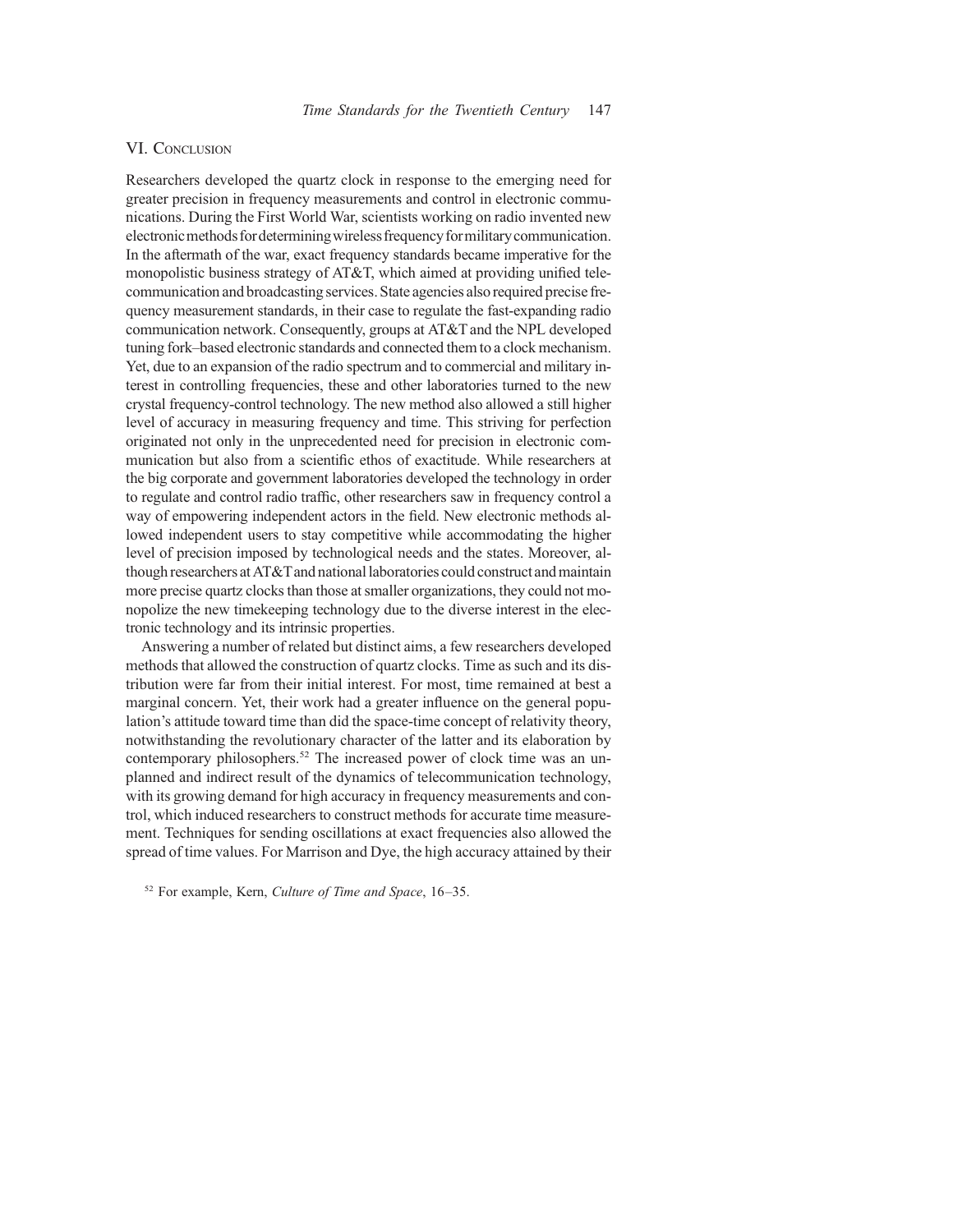instruments made time determination a considerable concern in its own right. More importantly, electronics made knowledge of exact frequency and time relevant for more than just the few experts in their measurement. Frequency, and therefore time, became important for the engineers who developed telecommunication techniques, as well as for the operators of the vast wired and wireless communication networks, if not for the end users. People speaking over the telephone could be oblivious to the need to keep clocks vibrating at the same pace in Chicago and New York so that their voices would be recognizable; yet they were conscious of the clock when they turned on their radio receivers to hear the news or their preferred entertainment programs. For that purpose they lived by the sender's clock, which depended on the use of quartz technology.

In 1939, AT&T installed a modern public clock at its headquarters in downtown Manhattan, presenting its command of time as part of its technical mastery of modern telecommunication. Governed by the corporation's quartz frequency and time standard, and advertised as "the world's most accurate public clock," the device publicly displayed the connection between telecommunication and exact time synchronization and the leading role played by AT&T in its technology. A modern design based on a new principle of timekeeping helped to convey a notion of progress (fig. 2). Public clocks were commonplace at the time, and it was common for private businesses to present the time to the public. Yet, the accuracy of such clocks relied, directly or indirectly, on governmental time standards. AT&T, however, claimed to be more accurate than governmental public clocks and independent of the time service of the state.53 While American corporate capitalism took over the governmental roles of conducting foreign policy and caring for their workers' welfare,<sup>54</sup> AT&T challenged the symbolic monopolistic power of the state to regulate life under its domain by substituting for the state in producing standards.

Just as with earlier public clocks, people used to set their own watches to the exact time shown by the hands of the new AT&T quartz clock. In late eighteenthcentury Berlin, such a practice was essential for the spread of the astronomical time. Watching the observatory's exact clock was still important for clock makers who wanted to calibrate their own clocks in nineteenth-century Paris. At the middle of the twentieth century, however, the practice did not carry a similar significance; the pace of the clock, and the discipline it could convey, found additional routes reaching many more people, not least through communication net-

<sup>53</sup> Warren A. Marrison, "The Evolution of the Quartz Crystal Clock," Bell System Technical Journal 27 (1948): 561; Landmarks Preservation Commission, July 25, 2006, Designation List 379 LP-2194, American Telephone & Telegraph Company Building, http://www.nyc.gov/html/lpc/downloads/pdf/reports/ATT\_Ext.pdf. In its advertisements AT&Temphasized both accuracy and interdependence; see, for example, Popular Mechanics (March 1952), 2.

<sup>54</sup> Dawley, *Struggles for Justice*, 297, 322–23.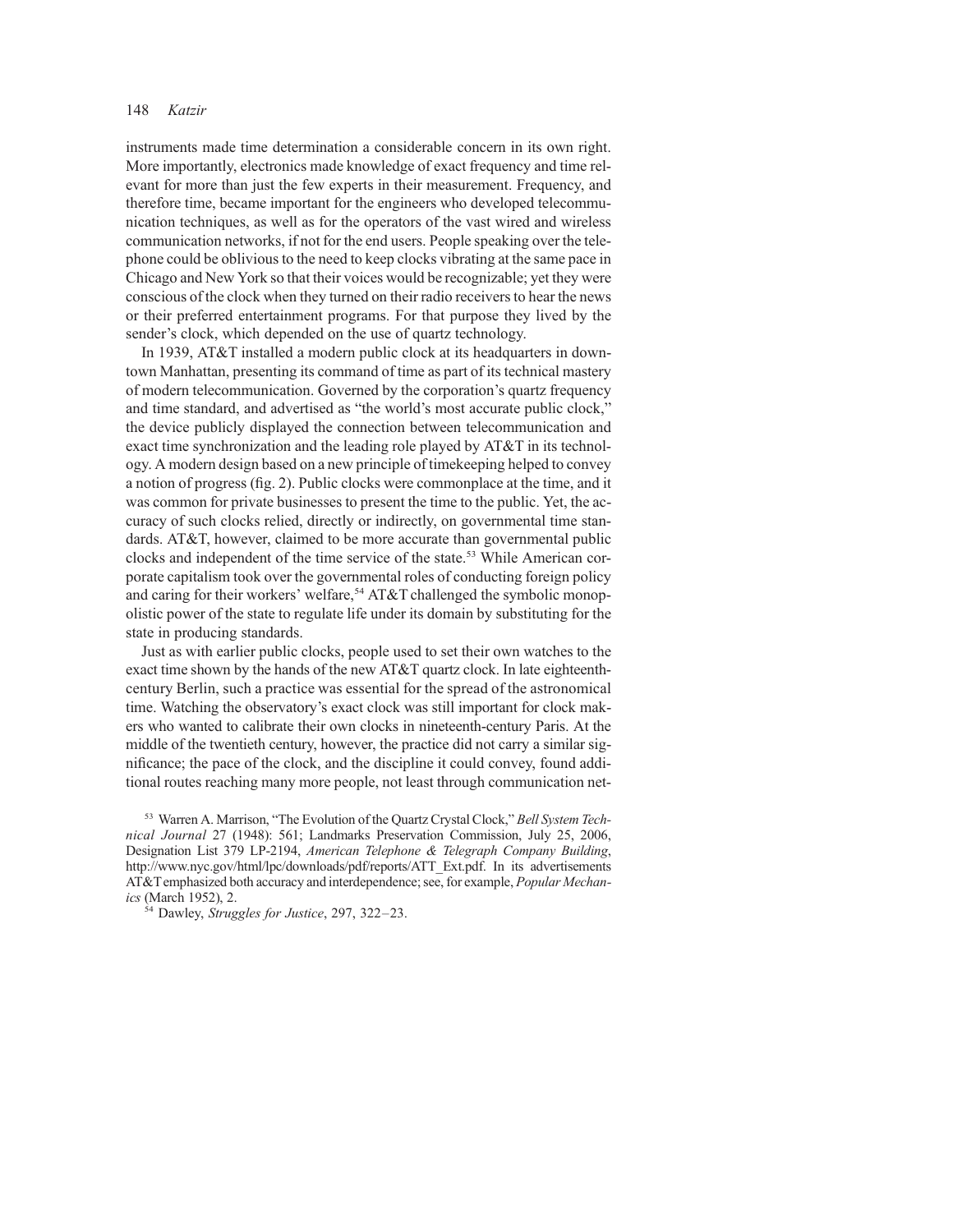

Fig. 2.—AT&T public clock at 195 Broadway in 1940. The clock was displayed behind a glass window and was itself made of glass and metal. Its long second hand and clearly marked seconds assisted passers-by in viewing the exact time. Courtesy of AT&T Archives and History Center.

works like the one of AT&T. Its public clock served mainly as a visual manifestation of the accurate methods that the corporation had already applied to regulate frequency and time throughout its system, also reaching laypeople through regular radio programs, time announcements, and designated time services.<sup>55</sup>

<sup>55</sup> Passersby setting their watches can be seen in AT&T's advertisements and also in a short film probably from ca. 1950 at https://www.wpafilmlibrary.com/videos/102297. On setting watches by earlier public clocks, see Sauter, "Clockwatchers and Stargazers"; Alexis McCrossen, "'Conventions of Simultaneity': Time Standards, Public Clocks, and Nationalism in American Cities and Towns, 1871–1905," Journal of Urban History 33 (2007): 234.